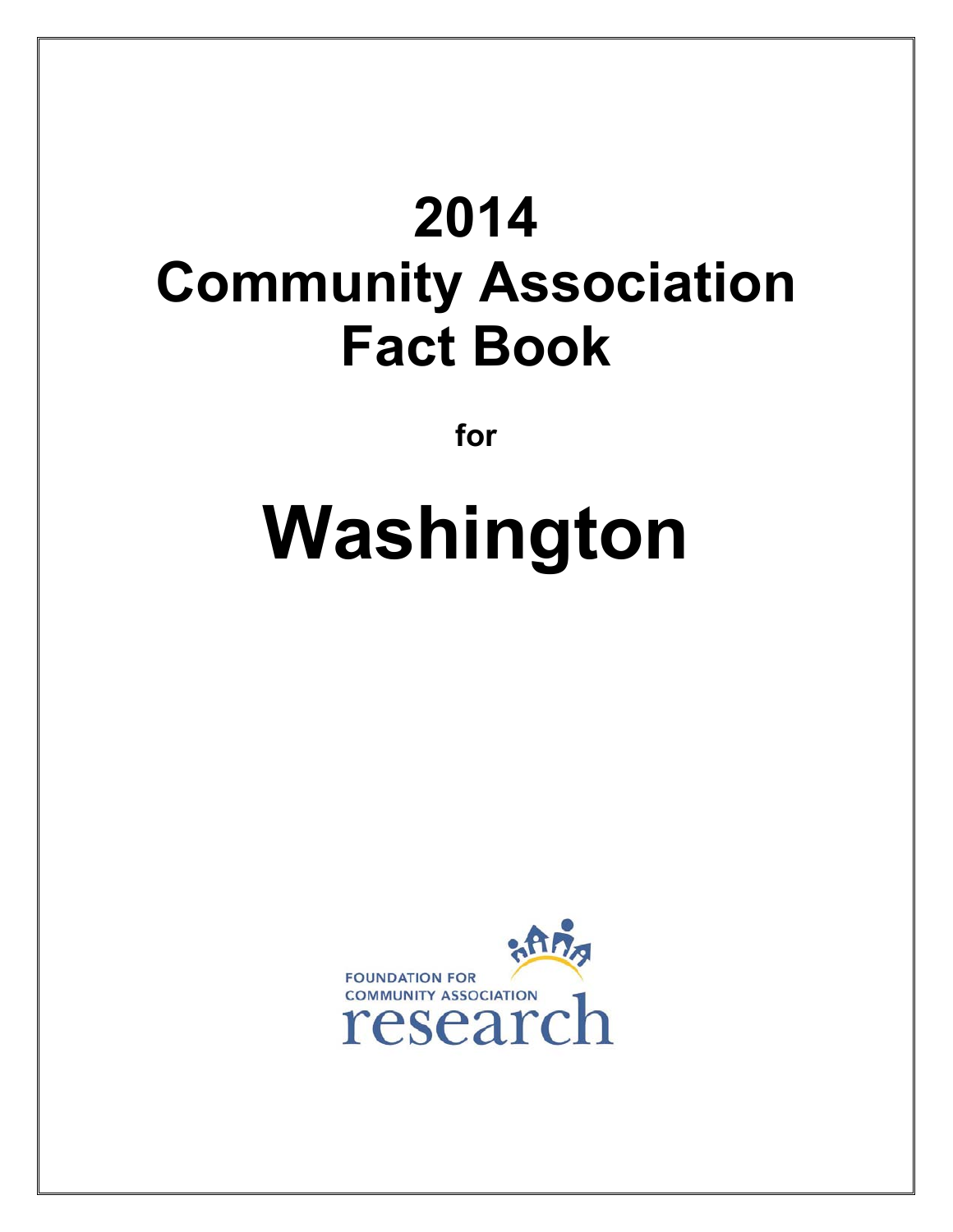#### **© 2015 Foundation for Community Association Research**

All rights reserved. Reproduction in whole or in part is not permitted without the expressed, written consent of the Foundation for Community Association Research.

Foundation for Community Association Research 6402 Arlington Boulevard, Suite 500 Falls Church, VA 22042 (888) 224-4321 www.cairf.org

**[The Foundation for Community Association Research](http://www.cairf.org/about/default.aspx)** (FCAR) was founded in 1975. FCAR is a 501(c)(3) organization that supports and conducts research and makes that information available to those involved in association development, governance and management.

FCAR provides authoritative research and analysis on community association trends, issues and operations. Our mission is to inspire successful and sustainable communities. We sponsor needs-driven research that informs and enlightens all community association stakeholders—community association residents, homeowner volunteer leaders, community managers and other professional service providers, legislators, regulators and the media. Our work is made possible by your tax-deductible contributions. Your support is essential to our research.

*This publication is designed to provide accurate and authoritative information in regard to the subject matter covered. It is sold with the understanding that the publisher is not engaged in rendering legal, accounting, or other professional services. If legal advice or other expert assistance is required, the services of a competent professional should be sought.* 

—From *A Declaration of Principles*, jointly adopted by a Committee of the American Bar Association and a Committee of Publishers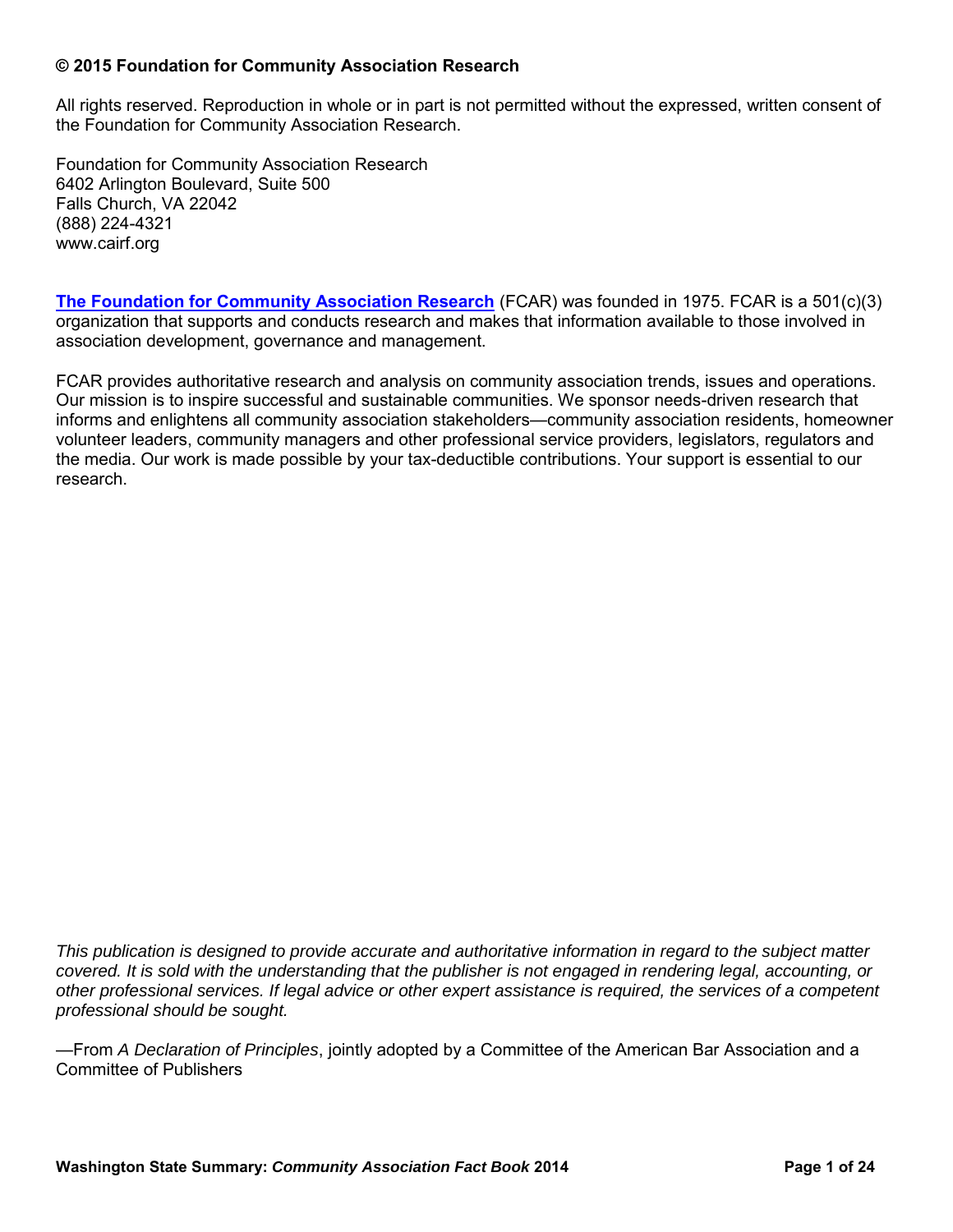#### **Acknowledgement**

#### **Contributors**

#### **Sources and Notes on Data**

#### **Introduction**

- Community Associations Institute and the Foundation for Community Association Research
- Understanding and Appreciating Four Areas
- Contributions to the U.S. Economy

#### **Community Association National Trends and Issues**

#### **1. Washington Population & Housing Characteristics - 2014**

- 1.1 General Characteristics
- 1.2 Population Age, Household Type, Disability and Place of Birth
- 1.3 Housing With and Without a Mortgage by Age Group and Compared to U.S.
- 1.4 Property Values & Real Estate Taxes

#### **2. Washington Community Associations and Condominium Unit Owners 55+**

- 2.1 Condominiums in 1980 & 1990
- 2.2 Association Statistical Snapshot 2014
- 2.3 Condominium Unit Owners 55+

#### **3. CAI in Washington**

- 3.1 CAI Chapter
- 3.2 CAI Designations, Business Services & Manager Licensing
- 3.3 CAI Legislative Action Committee (LAC), Roster & Tracking Report
- 3.4 Approved Condominiums: Fannie Mae, FHA & Dept. of Veterans Affairs

#### **4. Washington Associations – Community Services as an Association Core Function**

- 4.1 An Introduction to Community Association Living
- 4.2 From Good to Great Communities
- 4.3 Community Matters Know Before You Buy
- 4.4. Community Harmony and Spirit
- 4.5 Community Security
- 4.6 Judging Community Association Success

#### **5. Washington Associations – Governance Services as an Association Core Function**

- 5.1 Governance [FCAR Best Practices]<br>5.2 Strategic Planning [FCAR Best Prac
- Strategic Planning [FCAR Best Practices]
- 5.3 Transition [FCAR Best Practices]
- 5.4 Ethics [FCAR Best Practices]
- 5.5 Washington Community Association & Related Statutes
- 5.6 Washington Association Volunteer Immunity
- 5.7 Washington Association Standard of Care for Directors & Officers
- 5.8 Washington Community Association Deed Based Transfer Bans
- 5.9 Washington Community Association Clothesline Ban

#### **© Foundation for Community Association Research Page 2 of 24**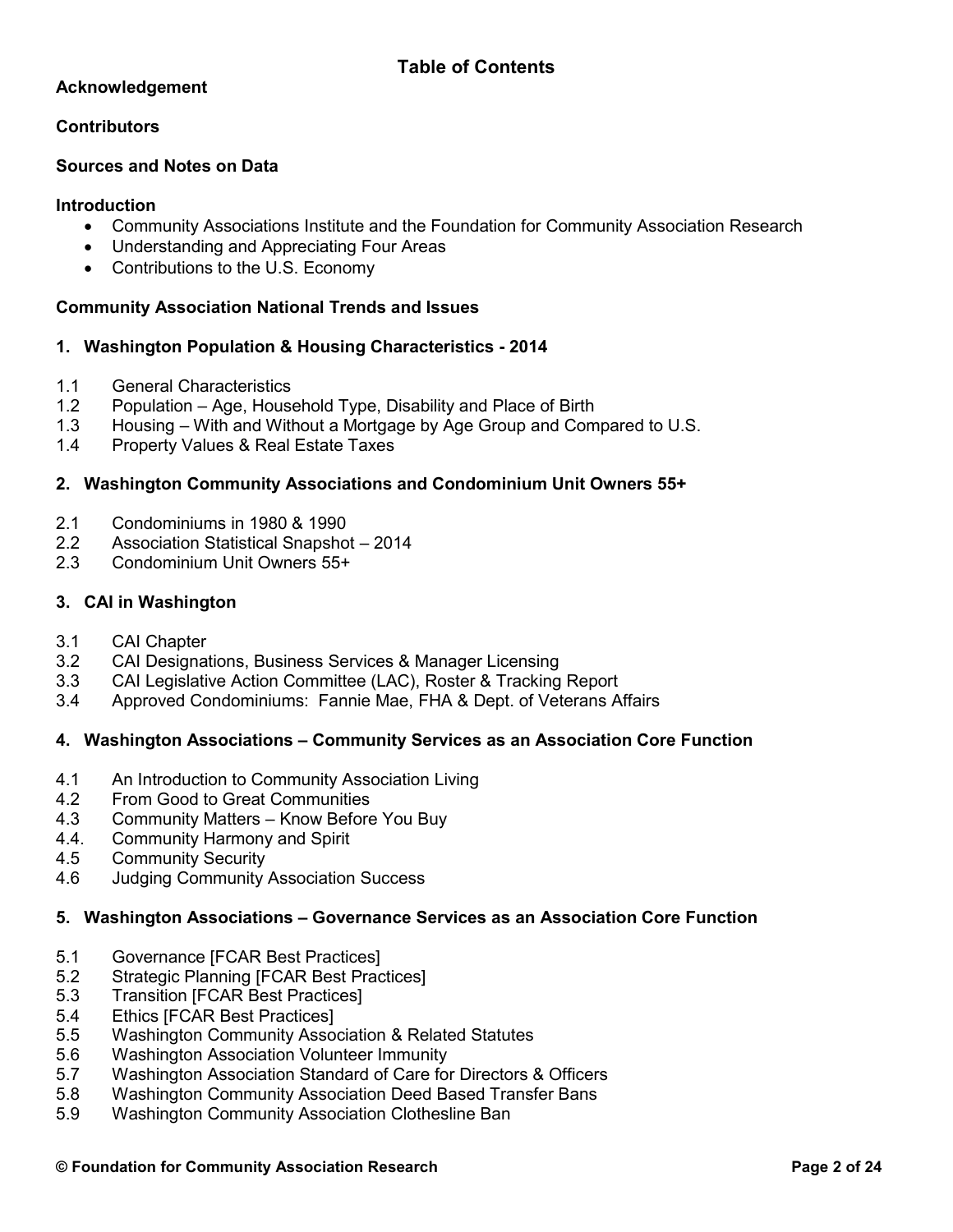# **Table of Contents (cont.)**

- 5.10 Washington Community Association Ombudsman Programs
- 5.11 Washington Community Association Solar Rights and Easements<br>5.12 College of Community Association Lawyers (CCAL) State Pages
- 5.12 College of Community Association Lawyers (CCAL) State Pages

#### **6. Washington Associations – Business Services as an Association Core Function**

- 6.1 Washington Condominium Insurance Requirements
- 6.2 Washington Condominium Flood Insurance (RCBAPs)<br>6.3 Washington Lien Priority
- 6.3 Washington Lien Priority<br>6.4 Washington Reserve Rec
- Washington Reserve Requirements
- 6.5 Community Association Insurance
- 6.6 Community Association Risk Management<br>6.7 Preventing Fraud and Embezzlement
- Preventing Fraud and Embezzlement
- 6.8 Energy Efficiency [FCAR Best Practices]<br>6.9 Financial Operations [FCAR Best Practice
- 6.9 Financial Operations [FCAR Best Practices]<br>6.10 Green Communities [FCAR Best Practices]
- Green Communities [FCAR Best Practices]
- 6.11 Reserve Studies Management [FCAR Best Practices]
- 6.12 Snap Surveys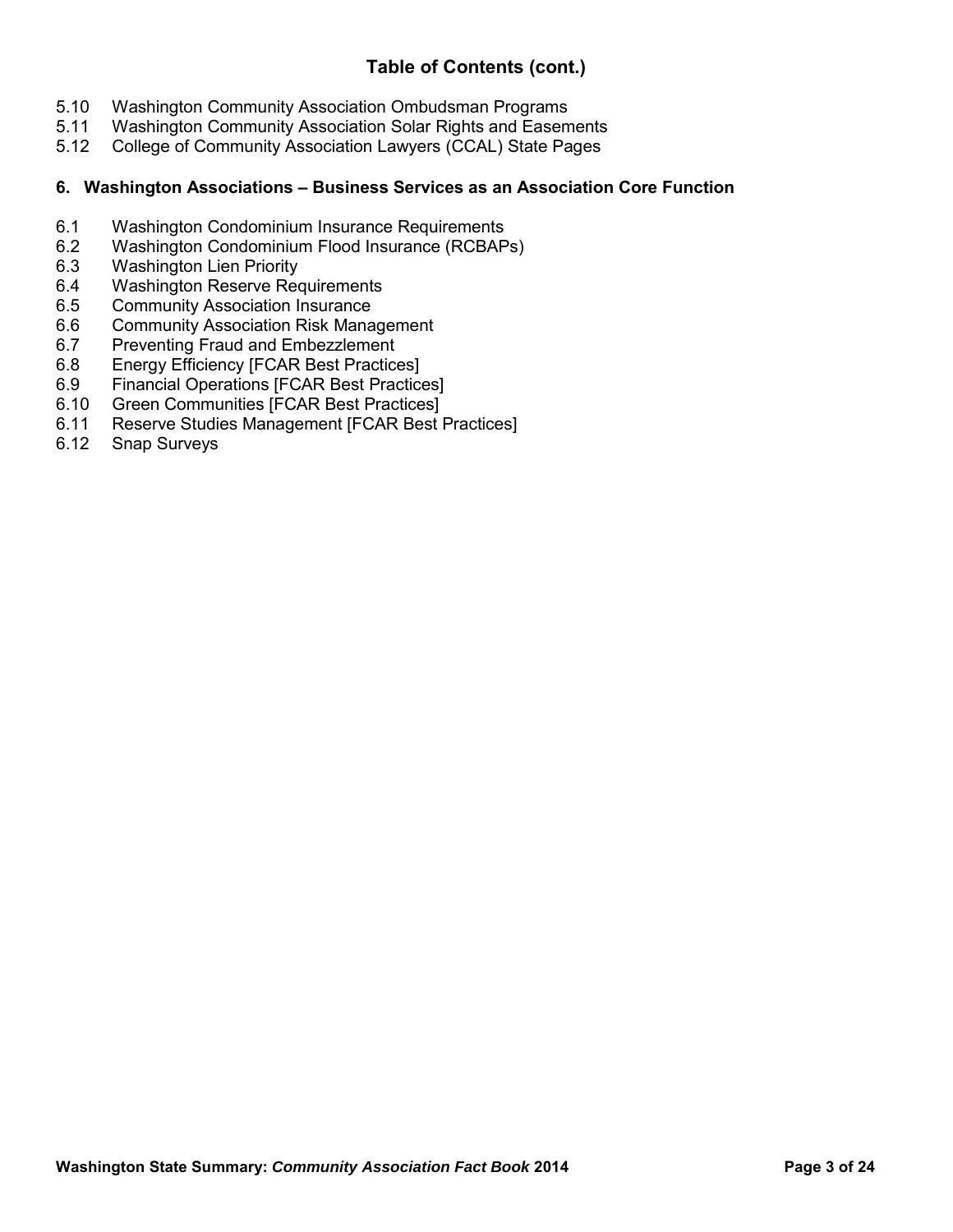# **Acknowledgement**

#### **General Editor**

Clifford J. Treese, CIRMS President, Association Data, Inc. (ADI) Pleasanton, CA

The information in the *Community Association Fact Book* was developed with significant assistance from Clifford J. Treese, CIRMS. A member of CAI almost since its inception, Treese is a past president of both CAI and the Foundation for Community Association Research (FCAR). We express our gratitude for his invaluable contributions. He can be reached at **[clifford.treese@gmail.com](mailto:clifford.treese@gmail.com)**.

#### **Assistant Editors**

**FCAR Executive Director:** David Jennings, SPHR, CAE, Falls Church, VA **FCAR Director of Programs:** Jake Gold, CAE, Falls Church, VA

#### **Foundation Board of Directors, 2015-2016**

**President:** Elise V. Saadi, Esq. **President-Elect:** Christine Danielson Isham **Vice President:** Jack McGrath **Treasurer:** Kathy Beaulne, AMS, PCAM **Secretary:** Philip Adams, CMCA, PCAM **Immediate Past President:** Lynn Voorhees, RS Tyler P. Berding, Esq. Lynn Boergerhoff Joe Bunting CMCA, AMS, LSM, PCAM Kathryn C. Danella, CMCA, LSM, PCAM Skip Daum James H. Dodson, IV, CMCA, AMS, PCAM Paul D. Grucza, CMCA, AMS, PCAM Caroline Record, Esq. Robert Riddick, CMCA Joseph Patrick Waldron, AMS, PCAM, CIRMS

#### **[Past Presidents of the Foundation](http://www.cairf.org/research/factbook/foundationpres.pdf)**

#### **CAI Board of Trustees, 2015**

**President:** David I. Caplan, CMCA, AMS, PCAM **President-Elect:** Kelly G. Richardson, Esq. **Immediate Past President:** Julie Howard, Esq. **Chief Executive Officer:** Thomas Skiba, CAE **[Past Presidents of the Institute](http://www.cairf.org/research/factbook/caipres.pdf)**

#### **Staff**

**Sr. Manager, Web Projects:** Amy Adler **Sr. VP, G&PA:** Dawn Bauman, CAE **Editor, Common Ground:** Daniel Brannigan **Creative Director:** Cori Canady **Sr. Manager, State Affairs:** Matthew Green **Sr. Director, G&PA:** Michael Hedge **Sr. Director, CAI Press:** Debra Lewin **Education Manager:** Shari Lewis **VP, Communications:** Frank Rathbun **Chief Financial Officer:** Bruce Townsend, CPA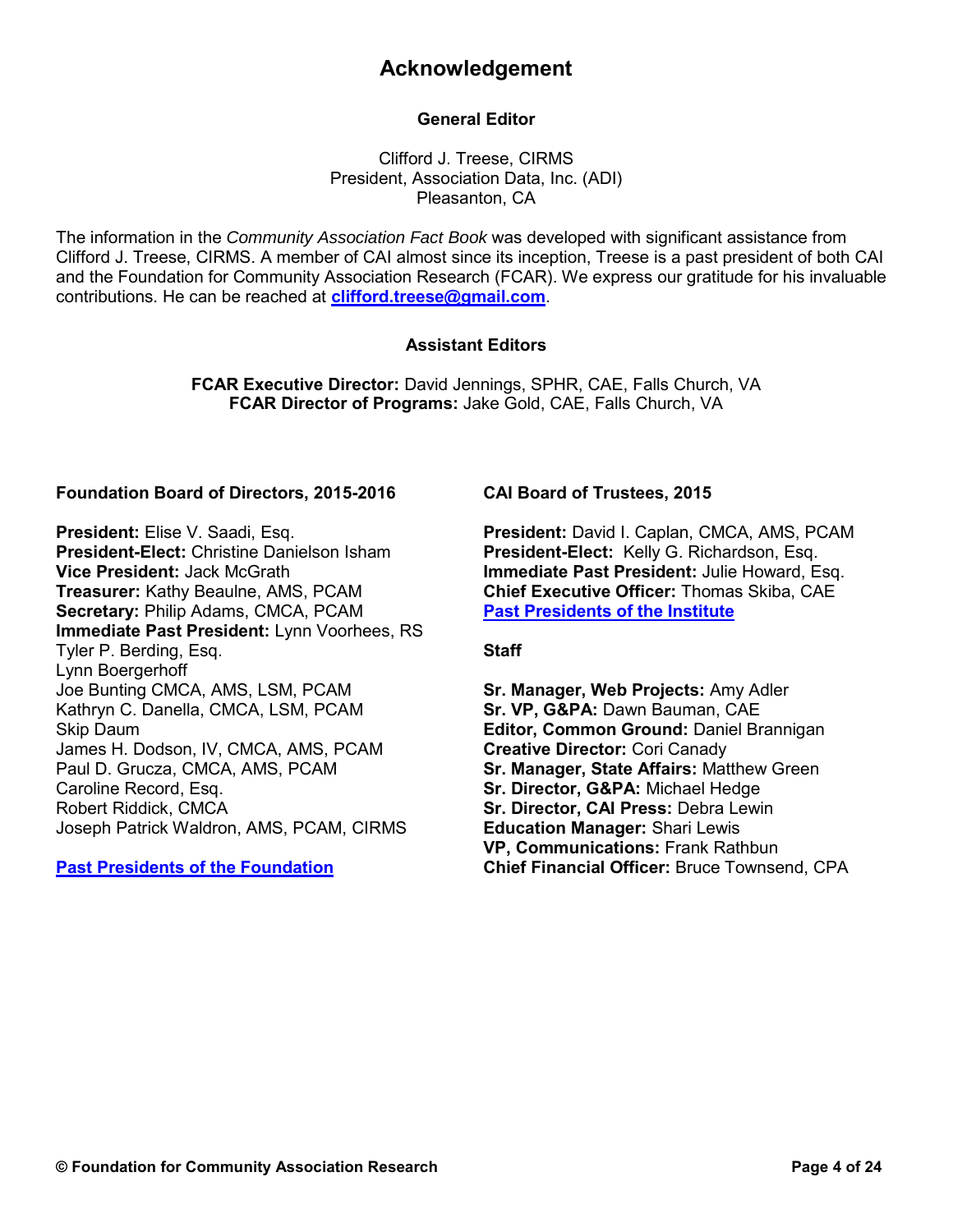#### **Contributors**

State Lien Priority Matrix: Hugh Lewis, Esq. Minnesota GIS Community Associations Map: Lynn Boergerhoff, Community Atlas 55+ Condominium Unit Owner Data Lynn Boergerhoff, Community Atlas Volunteer Immunity and Standards of Care: Marc D. Markel, Esq. 50 State Condominium Insurance Survey: George E. Nowack, Jr., Esq., reviewed by Laurie S. Poole, Esq. Selected Lien Priority Cases: Roger D. Winston, Esq, and Abran E. Vigil, Esq. also Hugh Lewis, Esq.

**Sources**

American Community Survey (ACS) Census – Statistical Brief 1994 CAI: Common Ground magazine CAI Government & Public Affairs (G&PA) CAI Press California Department of Real Estate California Law Revision Commission Colorado Department of Regulatory Agencies Connecticut Judicial Branch Law Libraries Department of Agriculture – Rural Development Department of Veterans Affairs (VA) Federal Emergency Management Agency (FEMA) Federal Home Loan Mortgage Corporation (Freddie Mac) Federal Housing Administration (FHA)

Community Association Data: Clifford J. Treese, CIRMS Chronological History of Federal Involvement: Clifford J. Treese, CIRMS North Carolina Legislation James A. Slaughter, Esq. Utah Legislation Lincoln W. Hobbs, Esq. Federal Involvement Legislation Douglas M. Kleine, CAE

Federal National Mortgage Association (Fannie Mae) Florida Department of Business & Professional **Regulation** Florida Division of Condominiums, Timeshares and Mobile Homes Foundation for Community Association Research Hawaii Real Estate Branch Maryland Montgomery County Office of Common Ownership Communities National Association of Homebuilders (NAHB) National Association of Realtors (NAR) Nevada Real Estate Division Urban Land Institute Virginia Common Interest Community Board

**Notes on Community Association Data:** The *Fact Book* is based on information from six sources grouped in two categories:

- Public Data: (1) Census data, (2) State data, (3) Related housing industries data such as that from the National Association of Realtors (NAR) and the National Association of Homebuilders (NAHB),
- FCAR and CAI Data: (4) FCAR data accumulated over time, (5) CAI data, also, accumulated over time, and (6) Data provided by CAI members.

The public data is largely from the Census and the American Community Survey (ACS). This data has a lag time to publication, i.e., certain of the ACS 2014 data may not be available until late in 2015. Some public association data is available from individual states. This state data, also, may have a lag time from collection to publication. Usually, both the few states with association data and the ACS data lack specificity in critically identifying the three basic types of associations: condominiums, cooperatives and planned communities. Similarly, the public data may count certain association units, but not the entities (the associations) themselves. From a timing viewpoint, FCAR, CAI data and CAI member data are more readily available. Because of the timing issue, the *Fact Book* data generally will be one year ahead of public data.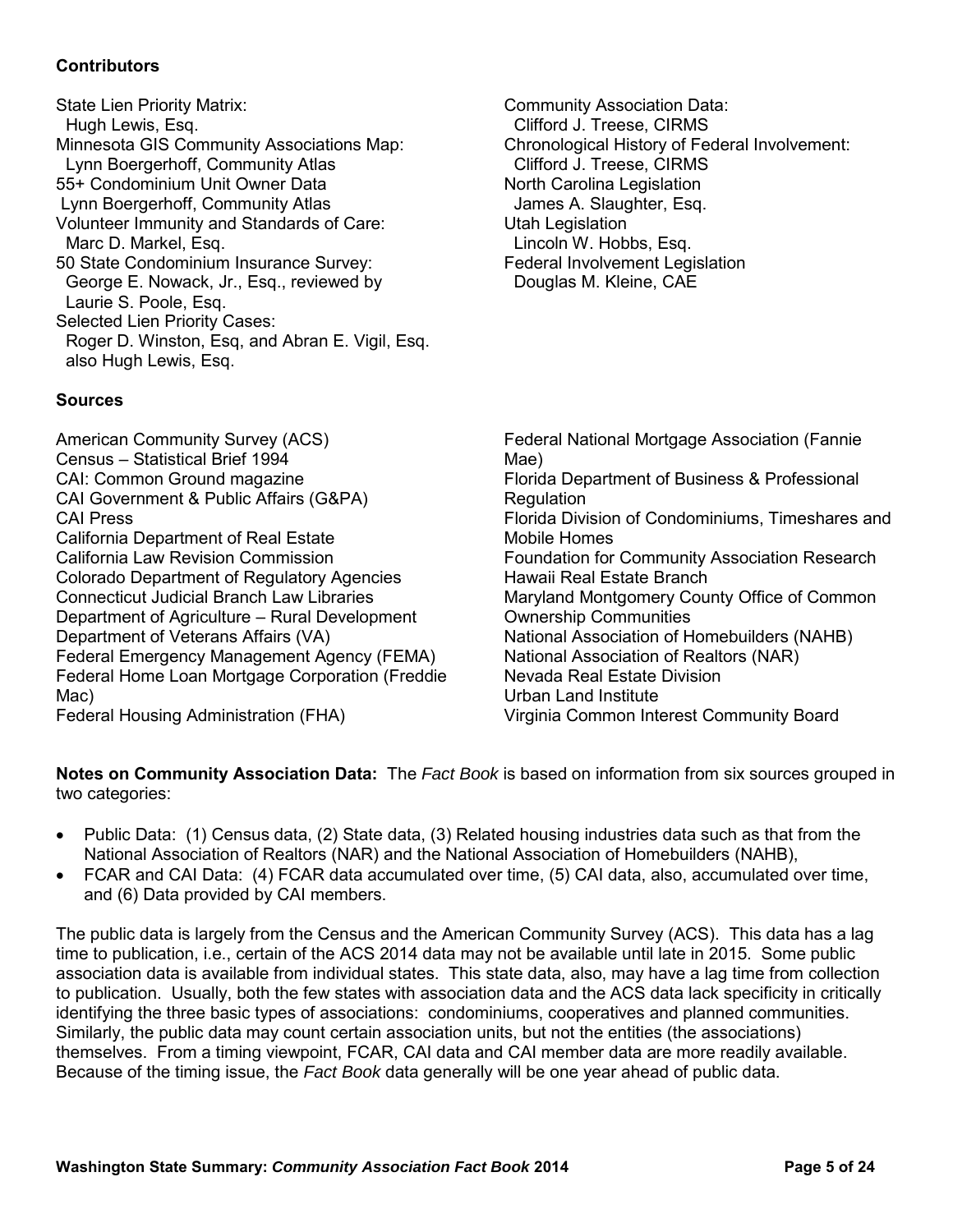#### **Introduction**

It's been said that the growth of community associations (condominiums, planned communities and cooperatives) offers the greatest single extension of homeownership opportunities since the housing reforms of the New Deal and the provision of GI Bill benefits just after World War II. The Community Associations Institute estimates that in 1970 there were 10,000 community associations nationwide. In 2014, there are 333,600 associations housing more than nearly 65 million Americans.

The **[Community Associations Institute](http://www.caionline.org/)** (CAI) is a national nonprofit 501(c)(6) organization founded in 1973 to foster competent, responsive community associations through research, training and education.

The **[Foundation for Community Association Research](http://www.cairf.org/)** (FCAR) is a national, nonprofit 501(c)(3) organization devoted to common interest community research, development, and scholarship. Incorporated in 1975, the Foundation supports and conducts research in the community association industry.

*Community Association Fact Book* is published by FCAR and it documents the history, current status, trends and future issues of U.S. community association housing in general. The *Fact Book*, also, provides, community association information on a state-by-state basis. The *Fact Book* and any one of the State Summaries will facilitate, demonstrate and provide an understanding of four areas:

- **Evidence-Based Decisions**: Facilitate the creation, publication and analysis of credible data such that evidence-based decisions on various community association issues and topics can be made.
- **Contributions to the Economy and Society**: Clearly demonstrate the role of community associations in maintaining housing as shelter, as a neighborhood benefit and as an investment.
- **Core Services:** Provide an understanding that the three core services delivered by associations (governance, community and business-like services) – that these core services are complimentary to a broad range of both local and national housing goals and of related public policy considerations.
- **Associations as a Housing Market**: Demonstrate that all three types of community associations (condominiums, cooperatives and planned communities) in and of themselves, are an important housing market that needs to be understood and analyzed in a comprehensive manner.

**Community Association Contributions to the Economy:** In the aggregate, community association housing was valued at just over \$4.9 trillion dollars at 2014 Q4 [Estimate based on the **[Federal Reserve Z.1 Financial](http://www.federalreserve.gov/releases/z1/current/)  [Accounts](http://www.federalreserve.gov/releases/z1/current/)**]. Further, the notion of **[Housing Services](http://bea.gov/papers/pdf/RIPfactsheet.pdf)** plays an important role in this country's Gross Domestic Product (GDP). According to a National Association of Home Builders (NAHB) **[Report](http://www.nahb.org/en/research/housing-economics/housings-economic-impact/housings-contribution-to-gross-domestic-product-gdp.aspx)**: "Historically, residential investment has averaged roughly 5% of GDP while housing services have averaged between 12% and 13%, for a combined 17% to 18% of GDP. These shares tend to vary over the business cycle."

Community association housing is an important and growing component of both residential investment and "Housing Services." Using NAHB estimates, community associations contribute about 4.0% to 4.3% to GDP. Associations not only are a place to live, but they are a place to work and for the creation of jobs.

Community associations are big business in small increments. For more information on associations see:

**[2012 Statistical Brief](http://www.cairf.org/foundationstatsbrochure.pdf) [2013 Statistical Brief](http://www.cairf.org/research/factbook/2013_statistical_review.pdf) [2014 Statistical Brief](http://www.cairf.org/research/factbook/2014_statistical_review.pdf)** and **[Community Association Fact Book 2014](http://www.cairf.org/research/factbook/default.aspx)**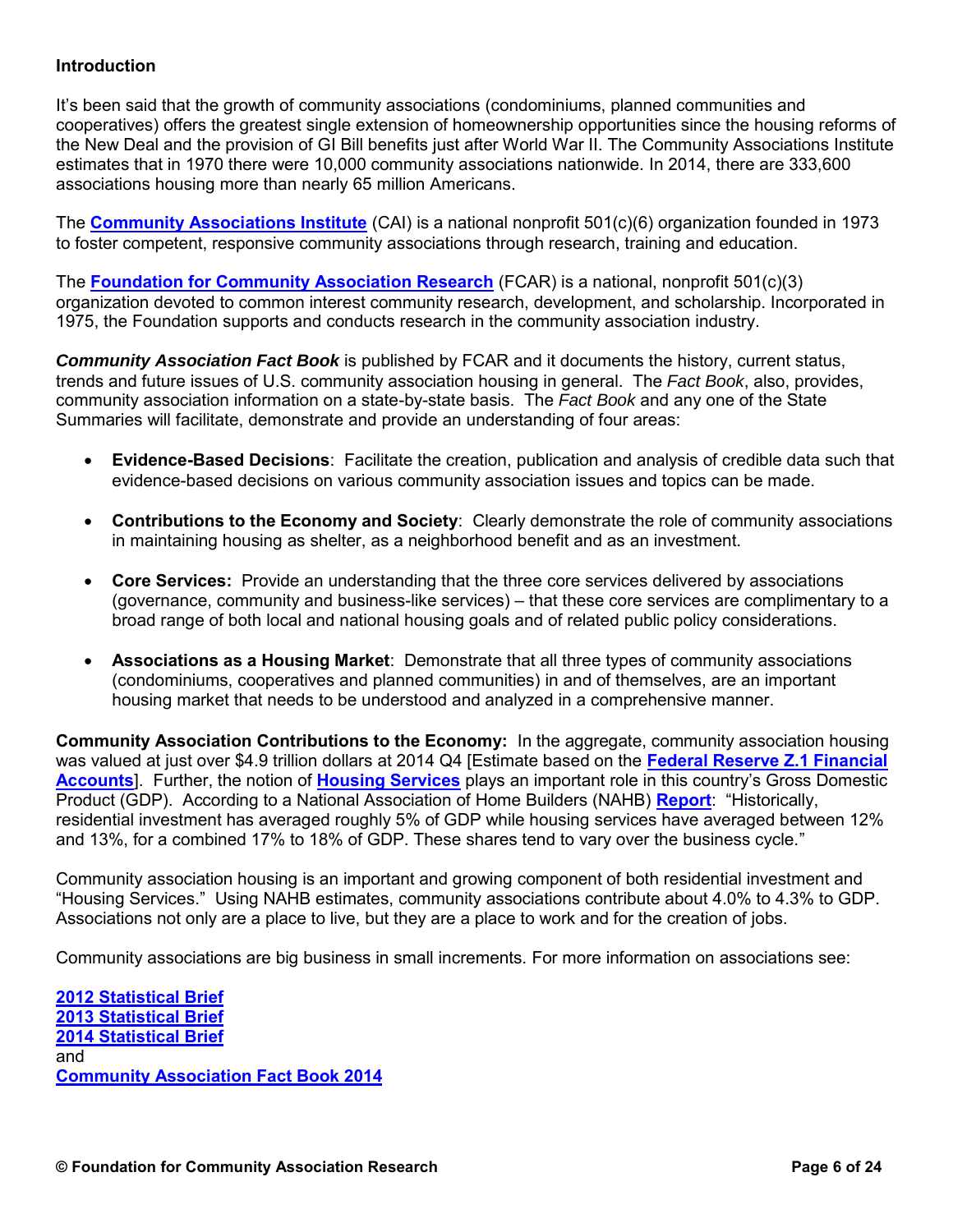#### **Community Association National Trends and Issues**

In *Democracy in America*, Alexis de Tocqueville reflected in differing ways on the constant activity that characterized American society in the 1830s as it strived for continuous improvement at all levels of society and government. Little has changed since that time. He would be right at home at a community association board meeting, at a CAI Chapter program or at a national CAI Conference or Law Seminar. The best way to keep up with association trends and issues (and the need for continuous improvement) at either or both the national or local level is through the links that follow.

#### **At the National Level**

#### **[CAI Issues and Advocacy](https://www.caionline.org/govt/Pages/default.aspx)**

 From federal affairs, to state issues, to amicus briefs and more – this is constantly updated. Topics include regulatory issues with FHA and FEMA, new mortgage rules and CAI's Public Policies

#### **[CAI Common Ground Magazine Key I](https://www.caionline.org/info/publications/commonground/2013/novdec/Pages/default.aspx)ssues**

 From aging in place, to fostering participation, to manager licensing and more – key themes from the Magazine articles. A subscription to **[Common Ground](http://www.caionline.org/info/publications/commonground/Pages/default.aspx)** is part of CAI Membership, but separate subscriptions are available.

#### **[Chronological History of the Federal Involvement in Community Associations](http://www.cairf.org/research/factbook/federal_involvement.pdf)**

 From the early Twentieth Century through today, you can track over 40 major federal initiatives and related issues and activities that have impacted community associations.

#### **At the Local Level**

#### **[CAI Local Chapters](https://www.caionline.org/chapters/find/Pages/default.aspx)**

This will help you find and contact any of CAI's Chapters.

#### **[CAI Grass Roots Advocacy Center](https://www.caionline.org/govt/advocacy/Pages/AdvocacyCenter.aspx)**

 CAI's Government & Public Affairs provides political information and intelligence for the association industry.

#### **At all Levels for All Interests**

**[CAI Press:](https://cai.caionline.org/eWeb/DynamicPage.aspx?Site=CAI&WebKey=40e84125-4d3c-4db1-8d79-90f12e3669f8)** CAI Press, the publishing division of CAI, is dedicated to publishing the very best resources for community associations. We offer the largest collection of more than 100 books on association governance, management and operations. Browse by category, view our most popular products and discover what's new. Check back frequently to see our Featured Products and to take advantage of our money-saving promotions.

**[Webinars:](http://www.caionline.org/events/webinars/Pages/default.aspx)** CAI webinars offer specialized, professional training without leaving your home or office. Conducted via internet and audio teleconference, the programs are hosted by industry experts to keep you up to date on the latest legislative activity, management trends, industry best practices and subjects of special interest to community managers and homeowners. More than 150 **[on-demand webinars](http://cai.mycrowdwisdom.com/diweb/catalog/t/1568/c/35)** are now available, and new live webinars are added every month. Continuing education credit for management credentials is available.

If you are just interested in finding out more about community associations, this *Fact Book* and a State Summary is the place to start. If you live in an association or work in the association industry, this *Fact Book* will help keep you and your association current on the latest facts, trends and issues.

**Washington State Summary:** *Community Association Fact Book* **2014 <b>Page 7 of 24 Page 7 of 24**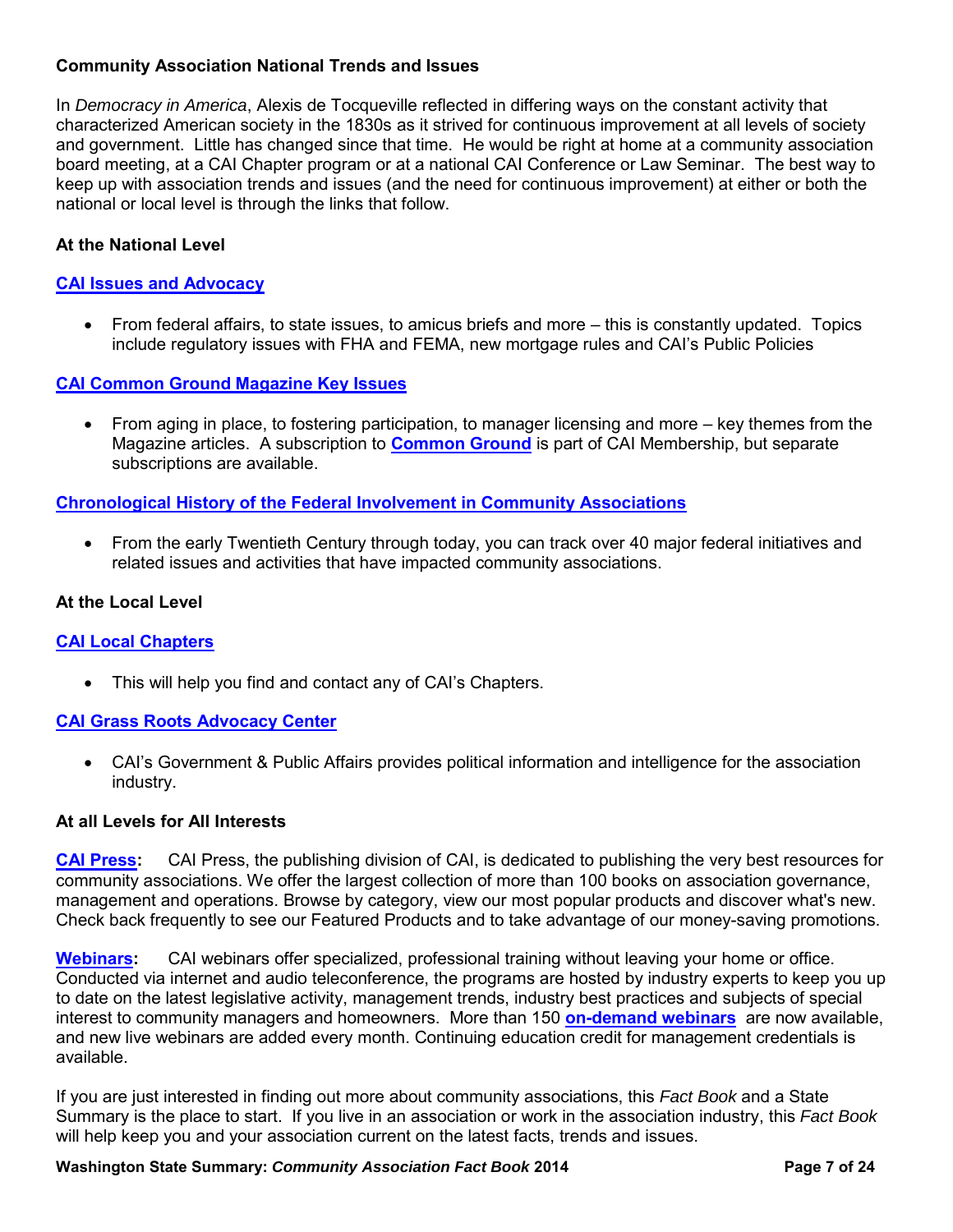## **1. Washington Population and Housing Characteristics**

#### **1.1 General Housing Characteristics**

| <b>DP04: SELECTED</b><br>2009-2013 American<br><b>HOUSING</b><br><b>Community (ACS)</b><br><b>CHARACTERISTICS</b> |                | <b>Survey 5-Year</b> | <b>Estimates</b> |
|-------------------------------------------------------------------------------------------------------------------|----------------|----------------------|------------------|
|                                                                                                                   | <b>Subject</b> | Washington           |                  |
|                                                                                                                   |                | <b>Estimate</b>      | <b>Percent</b>   |
| <b>HOUSING OCCUPANCY</b>                                                                                          |                |                      |                  |
| Total housing units                                                                                               | 2,899,538      | 2,899,538            |                  |
| Occupied housing units                                                                                            |                | 2,629,126            | 90.7%            |
| Vacant housing units                                                                                              |                | 270,412              | 9.3%             |
| Homeowner vacancy rate                                                                                            |                | 2.0                  | (X)              |
| Rental vacancy rate                                                                                               |                | 5.3                  | (X)              |
| UNITS IN STRUCTURE                                                                                                |                |                      |                  |
| Total housing units                                                                                               |                | 2,899,538            | 2,899,538        |
| 1-unit, detached                                                                                                  |                | 1,839,045            | 63.4%            |
| 1-unit, attached                                                                                                  |                | 105,420              | 3.6%             |
| 2 units                                                                                                           |                | 75,165               | 2.6%             |
| 3 or 4 units                                                                                                      |                | 109,136              | 3.8%             |
| 5 to 9 units                                                                                                      |                | 139,072              | 4.8%             |
| 10 to 19 units                                                                                                    | 146,616        | 5.1%                 |                  |
| 20 or more units                                                                                                  |                | 273,250              | 9.4%             |
| Mobile home                                                                                                       |                | 206,059              | 7.1%             |
| Boat, RV, van, etc.                                                                                               |                | 5,775                | 0.2%             |
| YEAR STRUCTURE BUILT                                                                                              |                |                      |                  |
| Total housing units                                                                                               |                | 2,899,538            | 2,899,538        |
| Built 2010 or later                                                                                               |                | 22,739               | 0.8%             |
| Built 2000 to 2009                                                                                                |                | 482,239              | 16.6%            |
| Built 1990 to 1999                                                                                                |                | 503,803              | 17.4%            |
| Built 1980 to 1989                                                                                                |                | 404,931              | 14.0%            |
| Built 1970 to 1979                                                                                                |                | 500,294              | 17.3%            |
| Built 1960 to 1969                                                                                                |                | 286,167              | 9.9%             |
| Built 1950 to 1959                                                                                                |                | 231,524              | 8.0%             |
| Built 1940 to 1949                                                                                                |                | 149,715              | 5.2%             |
| Built 1939 or earlier                                                                                             |                | 318,126              | $11.0\%$         |
| <b>HOUSING TENURE</b>                                                                                             |                |                      |                  |
| Occupied housing units                                                                                            |                | 2,629,126            | 2,629,126        |
| Owner-occupied                                                                                                    |                | 1,661,427            | 63.2%            |
| Renter-occupied                                                                                                   |                | 967,699              | 36.8%            |
| Average household size of owner-occupied unit                                                                     |                | 2.63                 | (X)              |
| Average household size of renter-occupied unit                                                                    | 2.39           | (X)                  |                  |
| <b>MORTGAGE STATUS</b>                                                                                            |                |                      |                  |
| Owner-occupied units                                                                                              |                | 1,661,427            | 1,661,427        |
| Housing units with a mortgage                                                                                     |                | 1,186,017            | 71.4%            |
| Housing units without a mortgage                                                                                  |                | 475,410              | 28.6%            |

**[Review the General Housing Characteristics for All U.S. States.](http://www.cairf.org/research/factbook/general_housing_characteristics.xlsx)**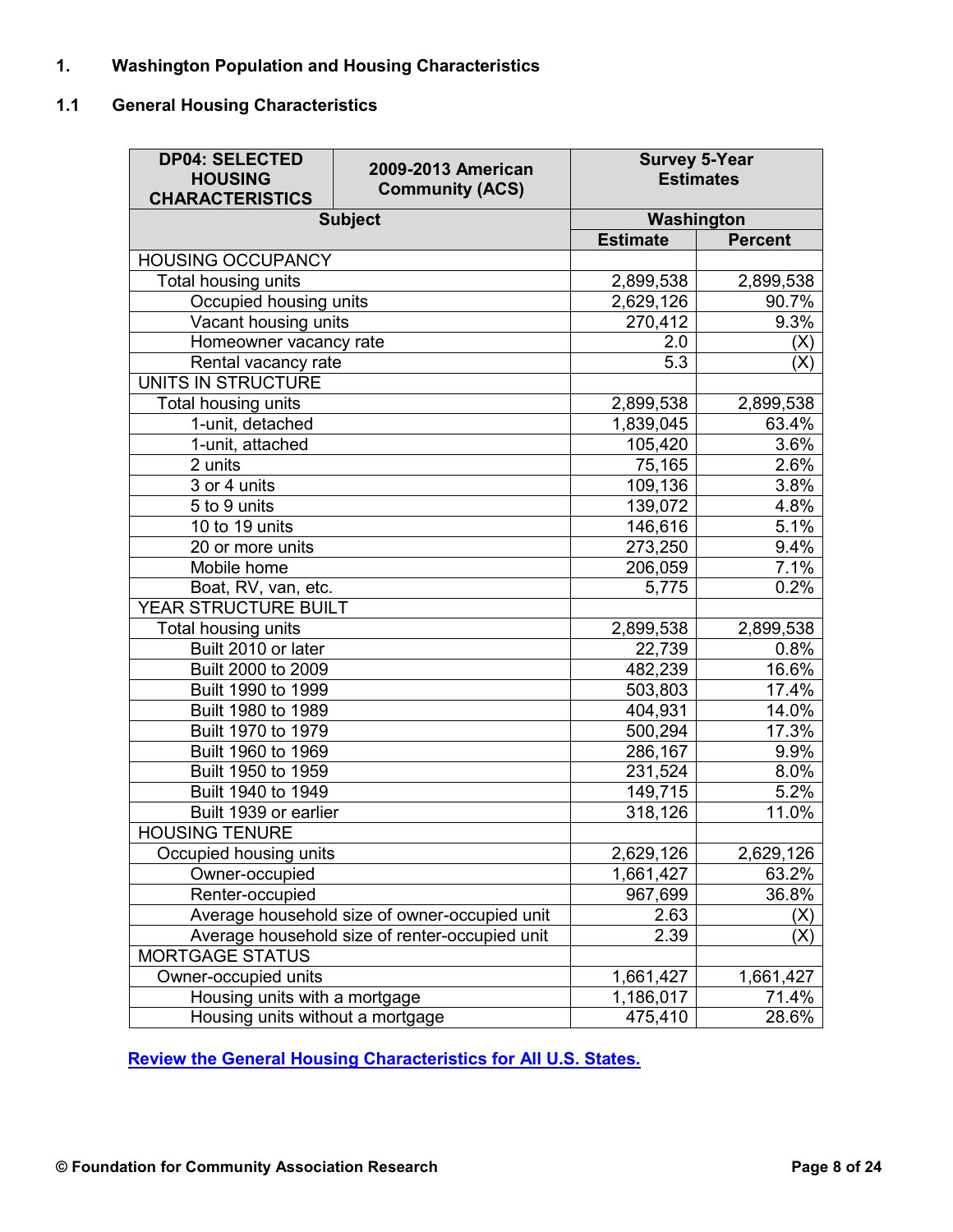| <b>S0201: SELECTED POPULATION PROFILE</b>       | Washington          |
|-------------------------------------------------|---------------------|
| 2011-2013 American Community Survey 3-Year Est. | <b>Estimate</b>     |
| <b>SEX AND AGE</b>                              |                     |
| <b>Total population</b>                         | 6,896,071           |
| Male                                            | 49.9%               |
| Female                                          | 50.1%               |
| Under 5 years                                   | 6.4%                |
| 5 to 17 years                                   | 16.6%               |
| 18 to 24 years                                  | 9.7%                |
| 25 to 34 years                                  | 14.1%               |
| 35 to 44 years                                  | $13.\overline{2\%}$ |
| 45 to 54 years                                  | 13.9%               |
| 55 to 64 years                                  | 12.8%               |
| 65 to 74 years                                  | 7.6%                |
| 75 years and over                               | 5.6%                |
| Median age (years)                              | 37.4                |
| 65 years and over                               | 906,158             |
| Male                                            | 45.1%               |
| Female                                          | 54.9%               |
| <b>HOUSEHOLDS BY TYPE</b>                       |                     |
| Households                                      | 2,634,496           |
| Family households                               | 64.3%               |
| With own children under 18 years                | 28.7%               |
| Married-couple family                           | 49.4%               |
| With own children under 18 years                | 20.1%               |
| Female householder, no husband present, family  | 10.4%               |
| With own children under 18 years                | 6.1%                |
| Nonfamily households                            | 35.7%               |
| Male householder                                | 17.3%               |
| Living alone                                    | 12.8%               |
| Not living alone                                | 4.5%                |
| Female householder                              | 18.4%               |
| Living alone                                    | 15.0%               |
| Not living alone                                | 3.5%                |
| <b>DISABILITY STATUS</b>                        |                     |
| Total civilian noninstitutionalized population  | 6,789,761           |
| With a disability                               | 12.5%               |
| PLACE OF BIRTH                                  |                     |
| <b>Native</b>                                   | 5,973,943           |
| Male                                            | 50.2%               |
| Female                                          | 49.8%               |
| Foreign born                                    | 922,128             |
| Male                                            | 48.0%               |
| Female                                          | 52.0%               |

**[Review the Selected Population Profile for All U.S. States.](http://www.cairf.org/research/factbook/selected_population_profile.xlsx)**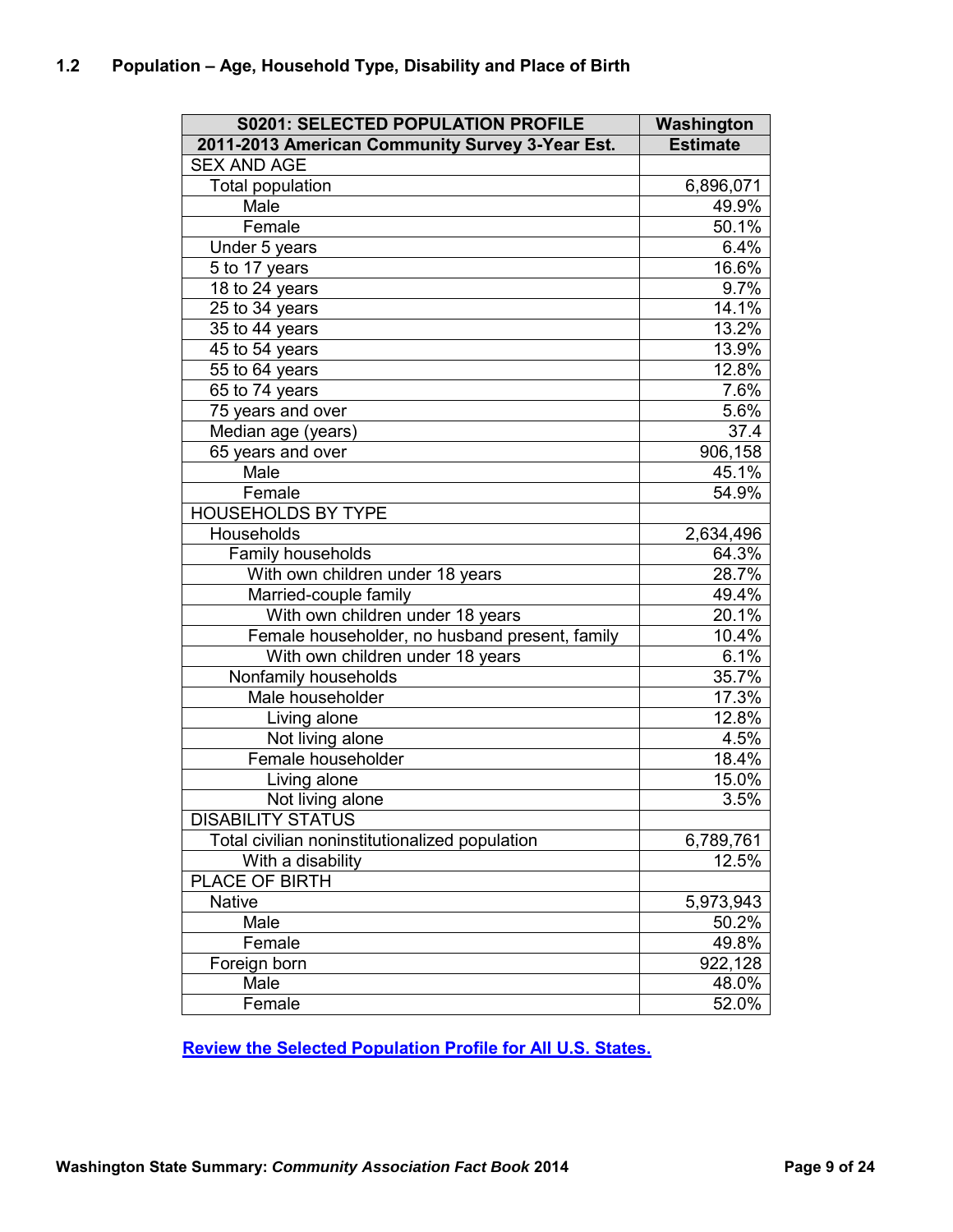#### **1.3 Housing – With and Without a Mortgage by Age Group & Compared to U.S.**

| <b>B25027: MORTGAGE STATUS BY</b><br><b>AGE OF HOUSEHOLDER -</b><br><b>Universe: Owner-occupied</b><br>housing units | 2009-2013 American Community Survey<br><b>5-Year Estimates</b> |                |                |
|----------------------------------------------------------------------------------------------------------------------|----------------------------------------------------------------|----------------|----------------|
|                                                                                                                      |                                                                | Washington     | U.S            |
|                                                                                                                      | <b>Estimate</b>                                                | <b>Percent</b> | <b>Percent</b> |
| Total:                                                                                                               | 1,661,427                                                      |                |                |
| Housing units with a mortgage:                                                                                       | 1,186,017                                                      | 71.4%          | 66.4%          |
| Householder 15 to 34 years                                                                                           | 158,534                                                        | 13.4%          | 13.8%          |
| Householder 35 to 44 years                                                                                           | 268,182                                                        | 22.6%          | 22.6%          |
| Householder 45 to 54 years                                                                                           | 327,796                                                        | 27.6%          | 27.7%          |
| Householder 55 to 59 years                                                                                           | 149,079                                                        | 12.6%          | 12.1%          |
| Householder 60 to 64 years                                                                                           | 120,516                                                        | 10.2%          | 9.8%           |
| Householder 65 to 74 years                                                                                           | 120,778                                                        | 10.2%          | 10.1%          |
| Householder 75 years and over                                                                                        | 41,132                                                         | 3.5%           | 3.8%           |
| Housing units without a mortgage:                                                                                    | 475,410                                                        | 28.6%          | 33.6%          |
| Householder 15 to 34 years                                                                                           | 15,134                                                         | 3.2%           | 3.9%           |
| Householder 35 to 44 years                                                                                           | 24,647                                                         | 4.3%           | 6.3%           |
| Householder 45 to 54 years                                                                                           | 59,924                                                         | 10.4%          | 14.0%          |
| Householder 55 to 59 years                                                                                           | 51,023                                                         | 8.9%           | 10.4%          |
| Householder 60 to 64 years                                                                                           | 66,047                                                         | 11.5%          | 12.5%          |
| Householder 65 to 74 years                                                                                           | 123,362                                                        | 21.5%          | 24.6%          |
| Householder 75 years and over                                                                                        | 135,273                                                        | 23.6%          | 28.3%          |

**[Review All Housing With and Without a Mortgage for All U.S. States.](http://www.cairf.org/research/factbook/all_mortgage.xlsx)**

#### **1.4 Property Values and Real Estate Taxes (RET) in 2013**

| <b>State</b> | <b>Median</b><br><b>Value of</b><br><b>Homes</b> | <b>Median RET</b> | <b>RET Rank</b> | Med. RET<br>per 1,000 of<br>value | <b>RET Rate</b><br>rank | <b>Property Tax</b><br>Share in<br><b>S&amp;L</b><br><b>Government</b><br><b>Revenue</b><br>from Own<br><b>Sources</b> |
|--------------|--------------------------------------------------|-------------------|-----------------|-----------------------------------|-------------------------|------------------------------------------------------------------------------------------------------------------------|
| Washington   | \$250,800                                        | \$2,743           | 13              | 0.97%                             | 26                      | 30.50%                                                                                                                 |

Source: ACS, 2013; Annual Survey of State & Local Government Finances, 2011, NAHB Estimates.

#### **[See NAHB Eye on Housing Table 1.](http://eyeonhousing.org/wp-content/uploads/2014/10/Table-1-Property-Values-and-Real-Estate-Taxes-RET-in-2013.pdf)**

Note: The median value is the mid-point of a frequency distribution where half of all values will be above the median value and half will be below that value. The mean is the average.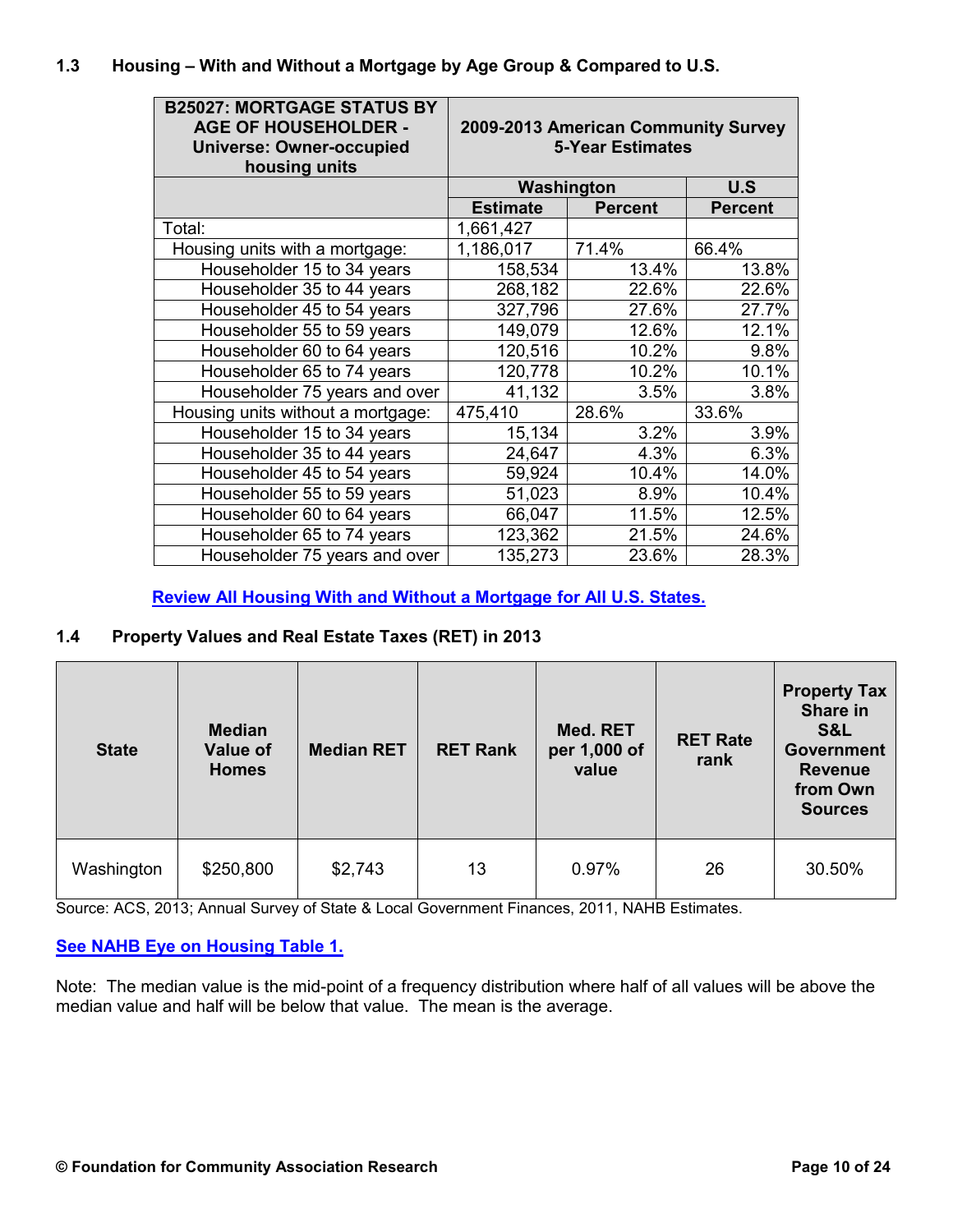#### **2. Washington Community Associations and Condominium Unit Owners 55+**

#### **2.1 Condominiums in 1980 & 1990**

| Condominium<br>Units - Year | <b>Number of</b><br><b>Condo Units</b> | <b>Rank in Terms of</b><br><b>All Condo Units</b> | <b>As a Percent All</b><br><b>Housing Units</b> | <b>Rank in Terms of</b><br><b>All Housing Units</b> |
|-----------------------------|----------------------------------------|---------------------------------------------------|-------------------------------------------------|-----------------------------------------------------|
| 1980                        | 36,940                                 | 16                                                | 2.20%                                           | 14                                                  |
| 1990                        | 62,639                                 | 19                                                | 3.10%                                           | 21                                                  |

**[U.S. Census Condominiums – Statistical Brief, 1994](http://www.cairf.org/research/factbook/census_statistical_brief.pdf)**

#### **2.2 Washington Community Associations – 2014**

| <b>State</b> | <b>Association Rank</b> | <b>Estimated</b><br><b>Number of</b><br><b>Associations</b> | <b>Estimated</b><br><b>Associations in</b><br>the State as<br><b>Percentage of All</b><br><b>Associations</b> | <b>Estimated</b><br><b>Number Living in</b><br><b>Associations</b> |
|--------------|-------------------------|-------------------------------------------------------------|---------------------------------------------------------------------------------------------------------------|--------------------------------------------------------------------|
| Washington   | 9                       | 10,150                                                      | 3.0%                                                                                                          | 2,020,000                                                          |

| <b>Estimated Board</b><br>& Committee<br><b>Volunteers</b> | <b>Estimated Value</b><br>of Board &<br><b>Committee Time</b> | <b>Estimated Value</b><br>of Homes in<br><b>Associations</b> | <b>Estimated Annual</b><br><b>Assessments</b> | <b>Estimated Annual</b><br><b>Reserve Fund</b><br><b>Contributions</b> |
|------------------------------------------------------------|---------------------------------------------------------------|--------------------------------------------------------------|-----------------------------------------------|------------------------------------------------------------------------|
| 70,000                                                     | \$2,400,000                                                   | \$151,000,000,000                                            | \$2,100,000,000                               | \$670,000,000                                                          |

# **[2012 Statistical Brief](http://www.cairf.org/foundationstatsbrochure.pdf)**

**[2013 Statistical Brief](http://www.cairf.org/research/factbook/2013_statistical_review.pdf) [2014 Statistical Brief](http://www.cairf.org/research/factbook/2014_statistical_review.pdf)**

and

**[Community Association Fact Book 2014](http://www.cairf.org/research/factbook/default.aspx)**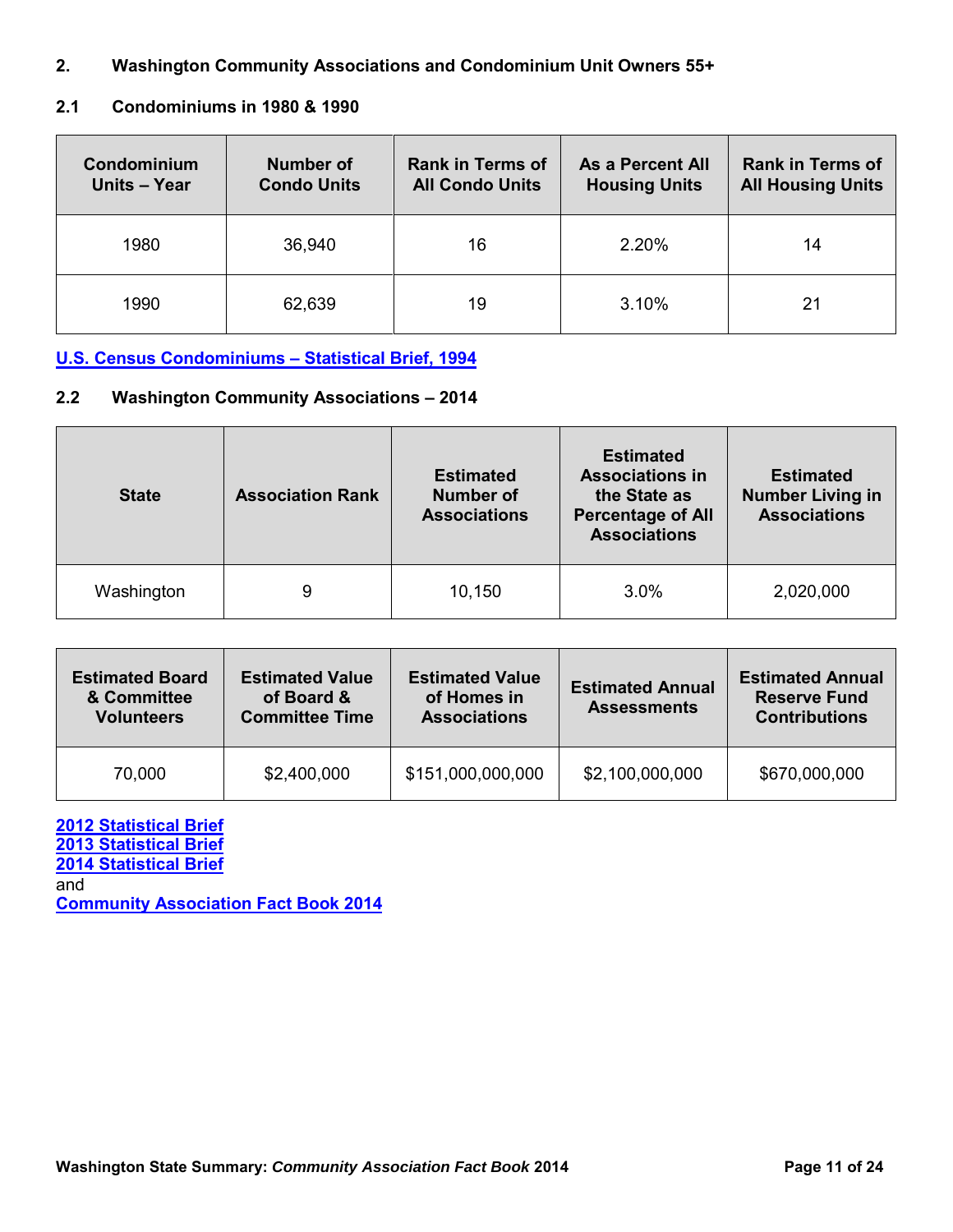#### **2.3 Condominium Unit Owners 55+ - By Selected Characteristics\***

Like the rest of the U.S. population, owners in Washington community associations are getting older. Some association owners are aging-place while others in age-restricted communities. The data next is specific to condominium unit owners that are 55+:

#### Table 1

Persons Age 55 and Over Living in a Condominium by Age Group and Sex

|            |        |              |           | Age Group |           |           |         |
|------------|--------|--------------|-----------|-----------|-----------|-----------|---------|
|            |        |              | $55 - 64$ | $65 - 74$ | $75 - 84$ | 85 years  |         |
|            |        |              | years old | years old | years old | and older | Total   |
| <b>Sex</b> | Female | Count        | 56,277    | 47,779    | 25,641    | 12,576    | 142,273 |
|            |        | % within Sex | 39.6%     | 33.6%     | 18.0%     | 8.8%      | 100.0%  |
|            | Male   | Count        | 37,094    | 28,303    | 16,966    | 7,145     | 89,508  |
|            |        | % within Sex | 41.4%     | 31.6%     | 19.0%     | 8.0%      | 100.0%  |
| Total      |        | Count        | 93,371    | 76,082    | 42,607    | 19,721    | 231,781 |
|            |        | % within Sex | 40.3%     | 32.8%     | 18.4%     | 8.5%      | 100.0%  |

#### Figure 1

Persons Age 55 and Over Living in a Condominium by Age Group and Sex



\*Data and chart above and tables below from American Community Survey (ACS) 2011 - 2013, and Integrated Public Use Microdata Series (IPUMS-USA). Created courtesy of Lynn Boergerhoff, MPH, **[Community Association Atlas.](http://www.communityassociationatlas.com/)**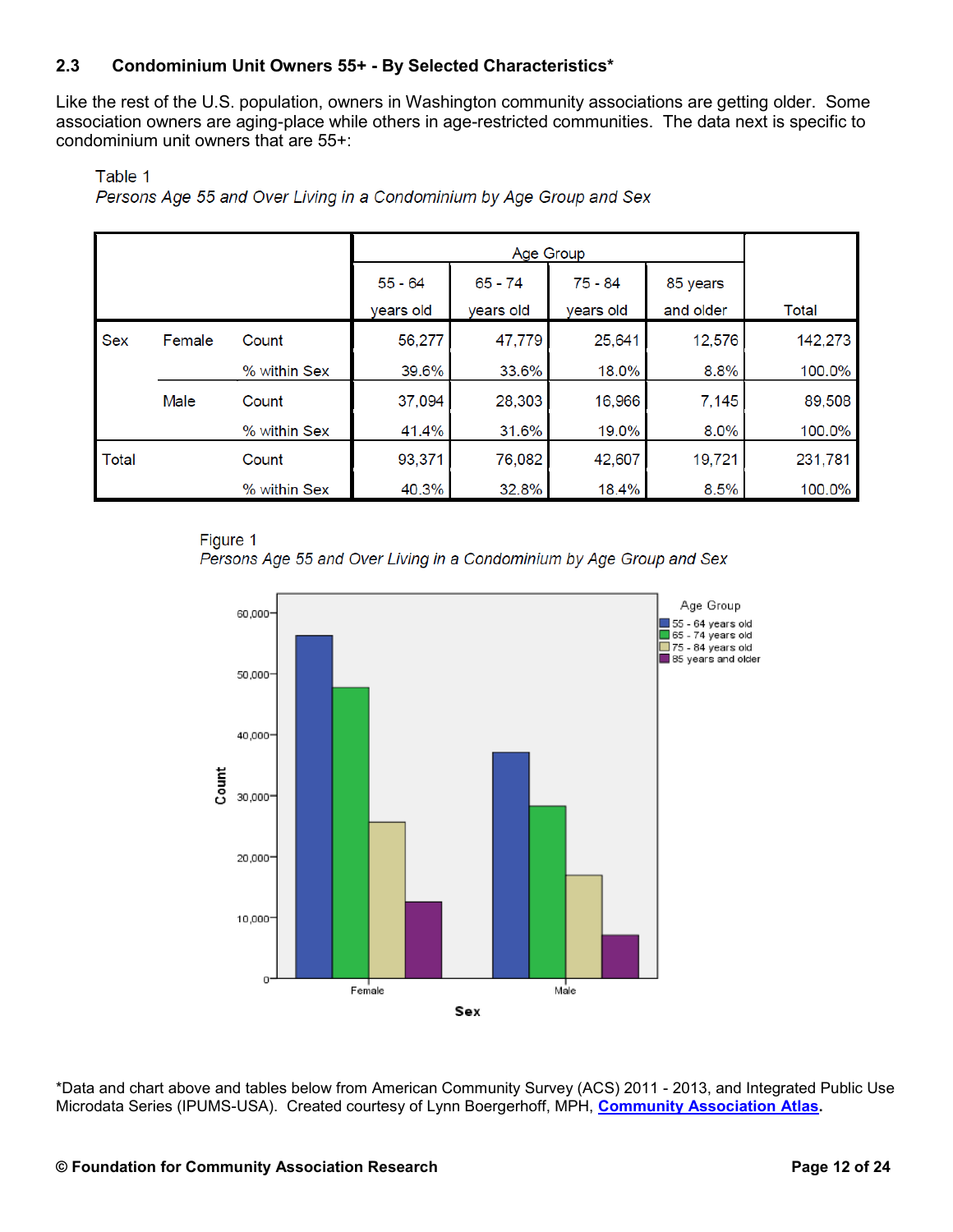In addition to the data above, the Washington Condominium Unit Owner 55+ Data from Part Four of the Fact Book contains information of the following categories:

- Table 2: *Race of Persons Age 55 and Over Living in a Condominium*
- Table 3: *Hispanic, Latino, or Spanish Origin of Persons Age 55 and Over Living in a Condominium*
- Table 4: *Mortgage Status of Households of Persons Age 55 and Over Living in a Condominium by Sex of Householder*
- Table 5: *Selected Monthly Owner Cost (SMOC) Burden by Mortgage Status of Households with Persons Age 55 and Over Living in a Condominium*
- Table 6: *Decade Housing Built of Persons Age 55 and Over Living in a Condominium*
- Table 7: *Household Size of Persons Age 55 and Over Living in a Condominium by Sex*
- Table 8: *Sex of Persons Age 55 and Over Living Alone in a Condominium*
- Table 9: *Physical, Mental, or Sensory Difficulty of Persons Age 55 and Over Living in a Condominium*

See **Part [Four of the Fact Book 2014](http://www.cairf.org/research/factbook/default.aspx)** for condominium unit owners 55+ data in each state and the District of Columbia.

#### **3. CAI in Washington**

**3.1 [CAI Washington Chapter](http://www.caionline.org/chapters/find/Pages/list.aspx)**

#### **3.2 Washington – CAI Professional Designations, Business Services & Manager Licensing**

**[Community Associations Institute](http://www.caionline.org/Pages/Default.aspx)** (CAI) and **[Community Association Managers International](http://www.nbccam.org/index.cfm)  [Certification Board](http://www.nbccam.org/index.cfm)** (CAMICB) are pleased to provide this **[database of credentialed professionals](http://www.caionline.org/info/directory/Pages/default.aspx)**. This database allows you to locate community managers and professionals who have earned the following credentials:

| <b>Management Credentials</b>                                | <b>Other</b>                                                                |
|--------------------------------------------------------------|-----------------------------------------------------------------------------|
| <b>Certified Manager of Community Associations</b><br>(CMCA) | <b>Reserve Specialist (RS)</b>                                              |
| <b>Association Management Specialist (AMS)</b>               | <b>Community Insurance and Risk Management</b><br><b>Specialist (CIRMS)</b> |
| <b>Professional Community Association Manager</b><br>(PCAM)  | <b>College of Community Association Lawyers (CCAL)</b>                      |
| <b>Large-Scale Manager (LSM)</b>                             | <b>Educated Business Partner - Distinction</b>                              |
| <b>Accredited Association Management Company</b><br>(AAMC)   |                                                                             |

- **[Learn more](http://www.caionline.org/career/designations/Pages/default.aspx)** about what these designations mean to you and your community.
- **[Washington Manager Licensing](http://www.caionline.org/govt/managerlicensing/Pages/default.aspx)** [Only states with licensing are listed]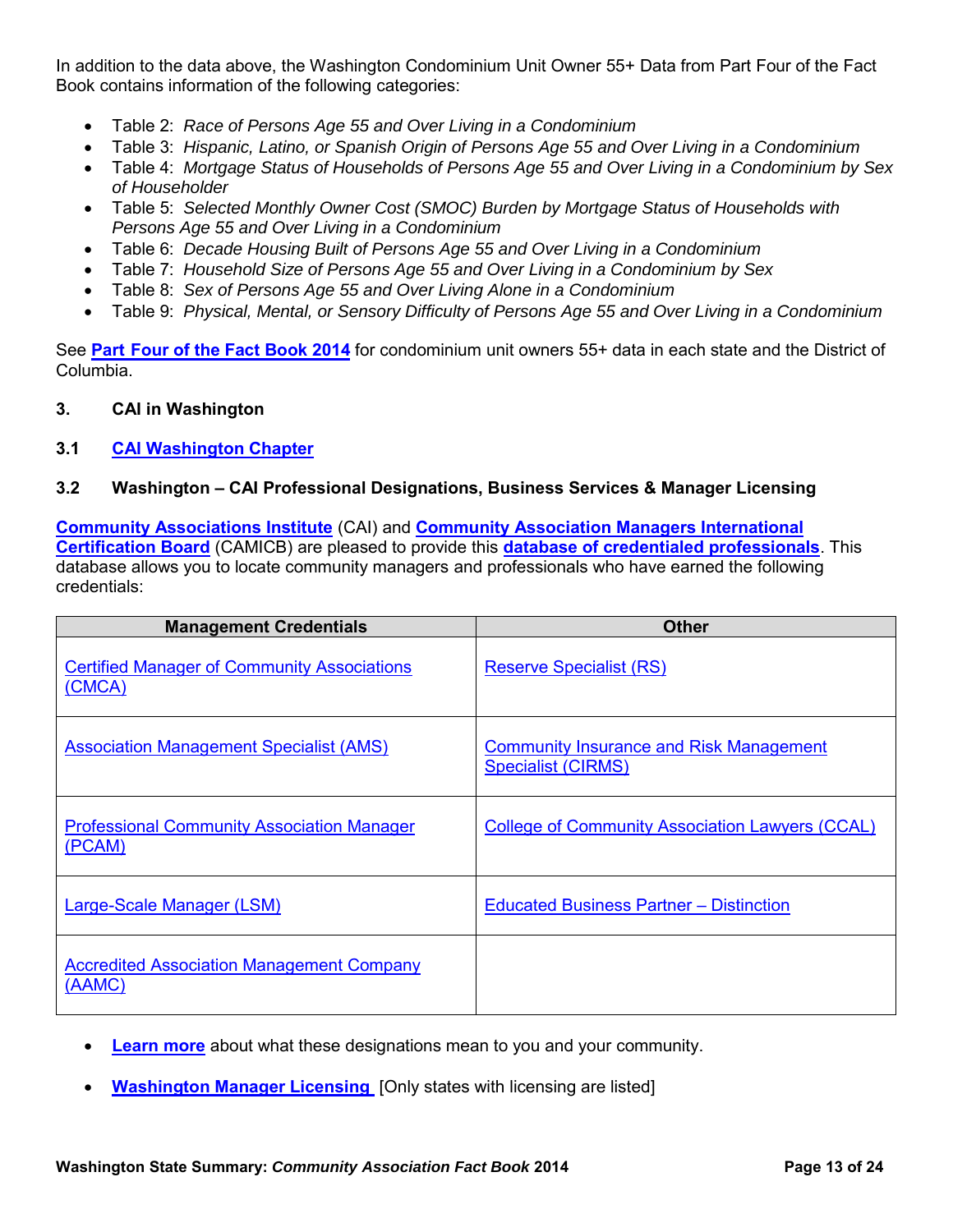#### **3.3 Washington – Legislative Action Committee (LAC), Roster & Tracking Report**

#### **[Washington Legislative Action Committee](http://www.caionline.org/GOVT/ADVOCACY/LAC/Pages/default.aspx)**

The CAI Washington Legislative Action Committee (CAI ALAC), a committee of CAI, is the official voice of CAI to legislators and regulators in Washington. CAI ALAC exists to speak with one voice on legislative and regulatory matters that affect community associations, community association managers and CAI business partners. CAI ALAC is made up of a balance of CAI members and appointees from the chapter within the state. CAI ALAC is a committee of CAI's national office and is a partner with the CAI chapter within its state.

- **[Washington Legislative Action Committee Roster](http://www.caionline.org/govt/advocacy/lac/Pages/default.aspx)**
- **[Washington Legislative Tracking Report](http://www.caionline.org/govt/advocacy/Pages/LegislativeTracking.aspx)**

#### **3.4 Washington – Approved Condominiums: Fannie Mae, FHA & Department of Veterans Affairs**

**[FHA Approved Condominium List – Washington](https://entp.hud.gov/idapp/html/condlook.cfm)** 

[Search by state and zip code]

- **[Fannie Mae Approved List Washington](https://www.fanniemae.com/content/datagrid/condo_pud/wa.pdf)**
- **[Department of Veterans Affairs Approved List Washington](https://vip.vba.va.gov/portal/VBAH/VBAHome/condopudsearch?paf_portalId=default&paf_communityId=100002&paf_pageId=500002&paf_dm=full&paf_gear_id=800001&paf_gm=content&paf_ps=_rp_800001_stateCode%3D1_AL%26_rp_800001_regionalOffice%3D1_%26_rp_800001_cpbaction)**

[Search by checking box #2 for approved condo and search by state in number #5]

#### **4. Washington Associations – Community Services as an Association Core Function**

#### **4.1 [An Introduction to Community Association Living](http://www.caionline.org/events/boardmembers/Documents/IntroToCALiving.pdf)**

Introduction: The purpose of An Introduction to Community Association Living is to introduce community volunteer leaders and members to community associations, provide a greater understanding of exactly how a community association works from both an organizational and people standpoint, and to endow members with the information necessary for fully enjoying and benefiting from community association living.

#### **4.2 [From Good to Great Communities](http://www.caionline.org/info/help/Documents/Good2Great.pdf)**

Every community has its own history, personality, attributes and challenges, but all associations share common characteristics and core principles. Good associations preserve the character of their communities, protect property values and meet the established expectations of homeowners. Great associations also cultivate a true sense of community, promote active homeowner involvement and create a culture of informed consensus. The ideas and guidance conveyed in this brochure speak to these core values and can, with commitment, inspire effective, enlightened leadership and responsible, engaged citizenship

#### **4.3 [Community Matters – What You Should Know Before You Buy](http://www.caionline.org/info/readingroom/Publication%20Excerpt%20Library/community_matters.pdf)**

Whether you are considering buying a home in a community that is newly developed (either new construction or a conversion), a resale in an existing community or you are renting with the possibility of buying—you need to consider certain key points.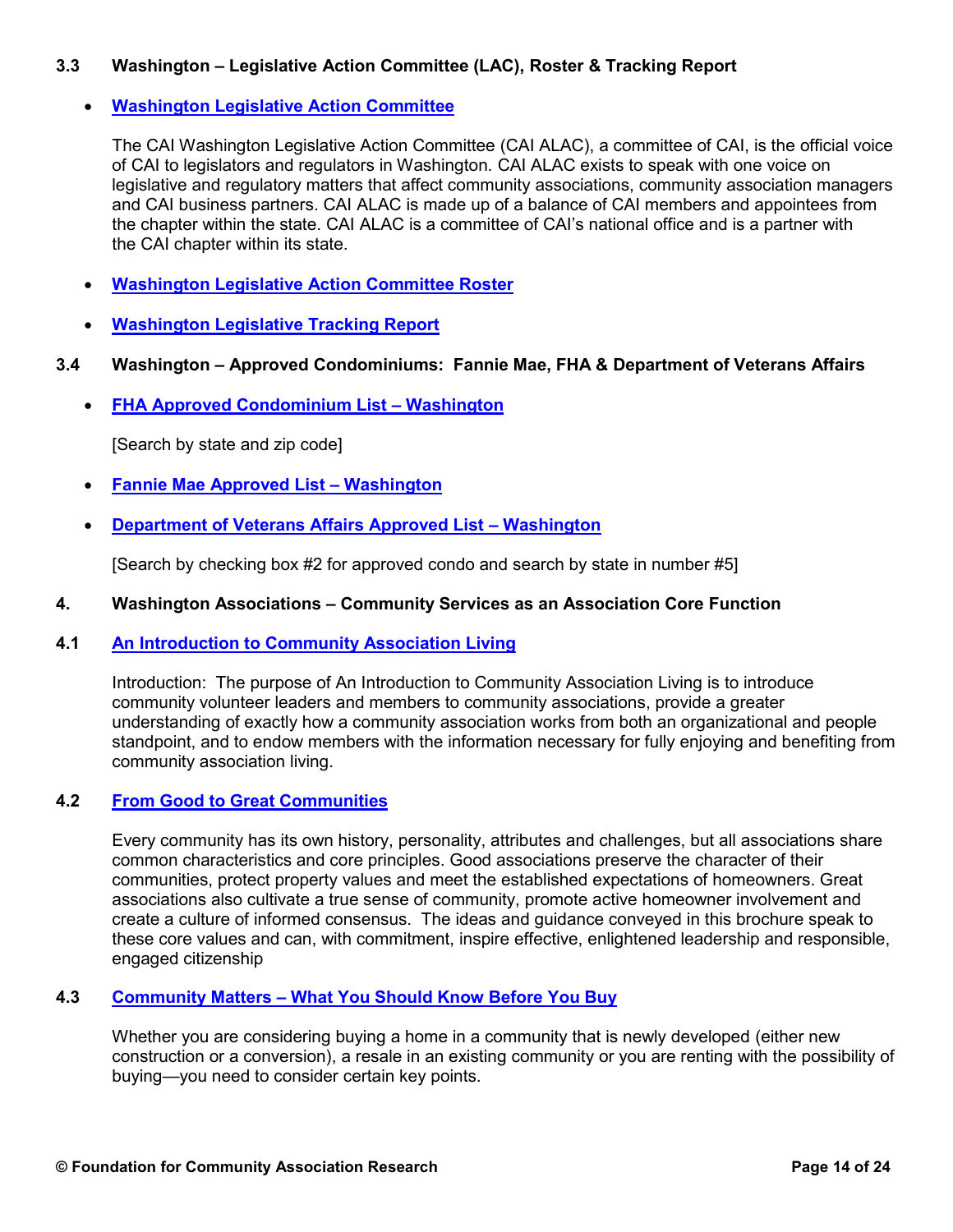#### **4.4 [Community Harmony & Spirit \[FCAR Best Practices\]](http://www.cairf.org/research/bpharmony.pdf)**

How do managers and boards increase resident involvement within community associations? By treating all residents as stakeholders and developing and conducting community harmony and spiritenhancing programs and including residents in the initial stages of program development. Building community spirit is more than informing residents about board action and improvements. It's asking their opinions and developing programming that they will enjoy that will spur further community involvement.

#### **4.5 [Community Security \[FCAR Best Practices\]](http://www.cairf.org/research/bpsecurity.pdf)**

The goal of this Best Practices Report is to give you an assessment and review of many community security systems and features—including useful tips and tools—to help meet residents' crime prevention needs.

#### **4.6 [Judging Community Association Success](http://www.cairf.org/research/Americans_Grade_2014.pdf)**

The Foundation for Community Association Research commissioned a national survey of association residents in early 2014 by Public Opinion Strategies, and the results affirm what we learned from similar national surveys in 2005, 2007, 2009 and 2012. Here are some of the key findings:

- $\circ$  90% of residents rate their overall community association experience as positive (64%) or neutral (26%).
- $\circ$  90% of residents say association board members "absolutely" or "for the most part" serve the best interests of their communities.
- $\circ$  83% say they get along well with their immediate neighbors.
- o 92% say they are on friendly terms with their association board.
- $\circ$  83% of residents say their community managers provide value and support to residents and their associations.
- $\circ$  88% of residents who had direct contact with their community manager say it was a positive experience.
- $\circ$  70% of residents say their association's rules protect and enhance property values; only 4% say the rules harm property values.



#### Are residents satisfied with their overall community association experience?

#### **[Community Associations Compared to Other Entities](http://www.cairf.org/research/factbook/comparing_associations.xlsx)**

**Washington State Summary: Community Association Fact Book 2014 Page 15 of 24 Page 15 of 24**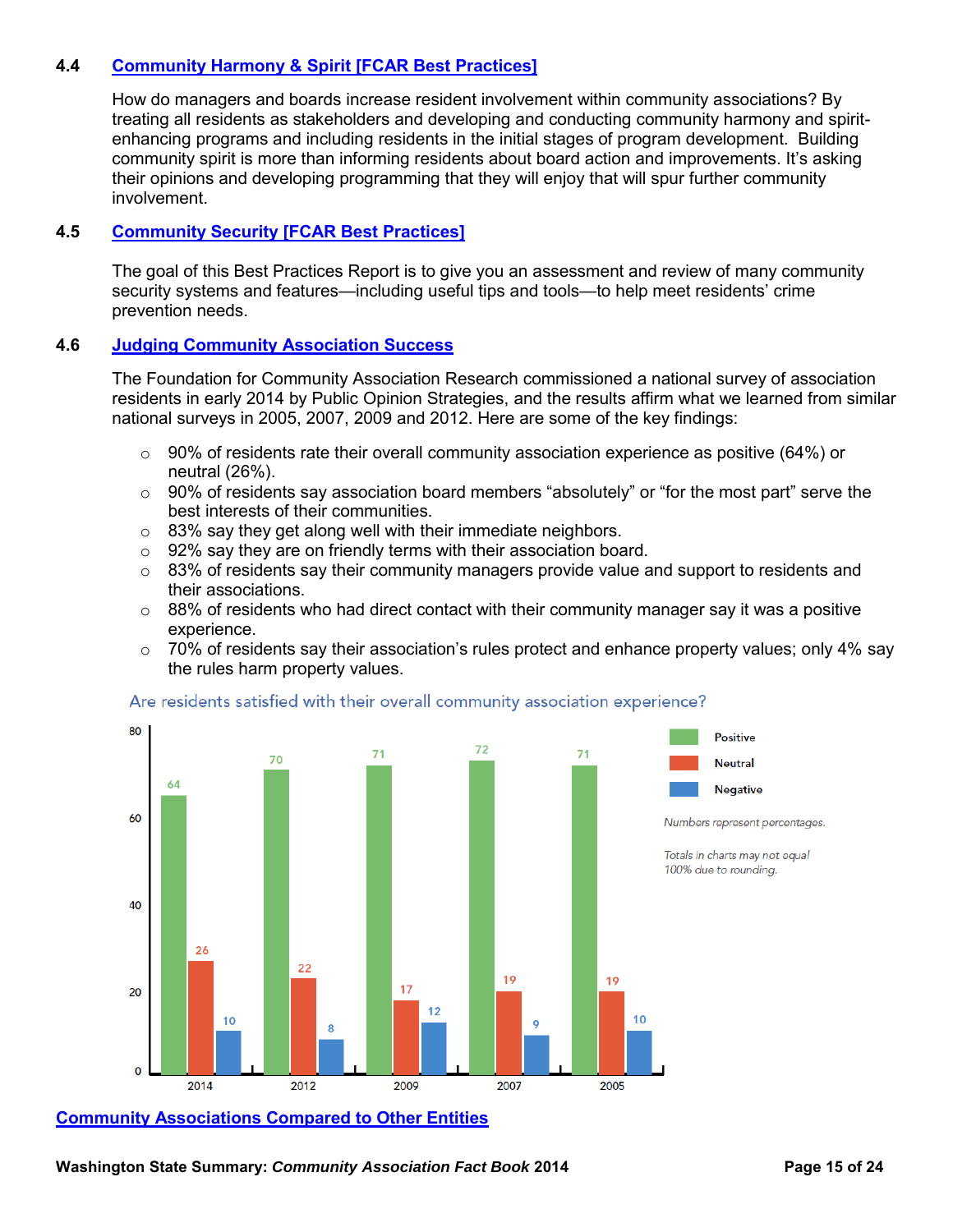#### **5. Washington Associations – Governance Services as an Association Core Function**

#### **5.1 [Governance \[FCAR Best Practices\]](http://www.cairf.org/research/bpgovernance.pdf)**

It is CAI's purpose to foster vibrant, responsive, competent community associations that promote harmony, a sense of community and responsible leadership. Common characteristics of such community associations include good communication, trust in the management and board of directors, continuing education of board members and homeowners, and uniform, flexible and reasonable enforcement of governing documents. Inclusiveness—the involvement of as many residents of the community as possible—is a critical element in fostering a sense of community.

#### **5.2 [Strategic Planning \[FCAR Best Practices\]](http://www.cairf.org/research/bpstrategic.pdf)**

Strategic planning is more than ensuring your association will remain financially sound and be able to maintain its reserves—it's projecting where your association expects to be in five, ten, or fifteen years and how your association will get there. It is a systematic planning process involving a number of steps that identify the current status of the association, including its mission, vision for the future, operating values, needs (strengths, weaknesses, opportunities, and threats), goals, prioritized actions and strategies, action plans, and monitoring plans. Strategic planning is the cornerstone of every commoninterest community. Without strategic planning, the community will never know where it is going—much less know if it ever got there.

#### **5.3 [Transition \[FCAR Best Practices\]](http://www.cairf.org/research/bptransition.pdf)**

The purpose of this report is to provide builders and associations with guidelines they can use to develop and turn over a community association project in such a way that transition becomes much easier and less confrontational. The ultimate goal of transition is for the unit owners to take over and move forward with a good reputation, with no litigation, and word-of-mouth sales.

#### **5.4 [Ethics \[FCAR Best Practices\]](http://www.cairf.org/research/bpethics.pdf)**

The concept has come to mean various things to various people, but, generally, it's coming to know what is right or wrong in the workplace and doing what's right—usually in regard to products and services and to relationships with stakeholders. In times of fundamental change, values that were once followed inherently are now strongly questioned or no longer followed. Consequently, there is no clear moral compass to guide leaders through complex workplace dilemmas. Attention to ethics in the workplace sensitizes leaders and staff to how they should act. Perhaps most important, in times of crises and confusion, attention to business ethics helps ensure that when leaders and managers are struggling, they can retain a strong moral compass.

#### **5.5 Washington Community Association & Related Statutes**

**[Washington Horizontal Property Regimes Act \(Condominiums\)](http://apps.leg.wa.gov/RCW/default.aspx?cite=64.32) [Washington Condominium Act](http://apps.leg.wa.gov/RCW/default.aspx?cite=64.34) [Washington Homeowners' Associations](http://apps.leg.wa.gov/RCW/default.aspx?cite=64.38) [Washington Cooperative Associations](http://apps.leg.wa.gov/rcw/default.aspx?cite=23.86) [Washington Corporations and Associations \(Nonprofit\)](http://apps.leg.wa.gov/rcw/default.aspx?Cite=24) [Washington Chapter 59.20 Manufactured & Mobile Homes](http://apps.leg.wa.gov/rcw/default.aspx?cite=59.20&full=true) [Washington Special Purpose Districts](http://www.mrsc.org/subjects/governance/spd/spdmain.aspx) [Washington Planning Commissions](http://apps.leg.wa.gov/rcw/default.aspx?cite=35.63) [Washington Subdivisions - Dedications](http://apps.leg.wa.gov/rcw/default.aspx?cite=58.17)**

**Note:** While state statutes and the association's governing documents are critically important to governing the association, there are many other local, state and federal laws regulations that impact a condominium and other types of community associations.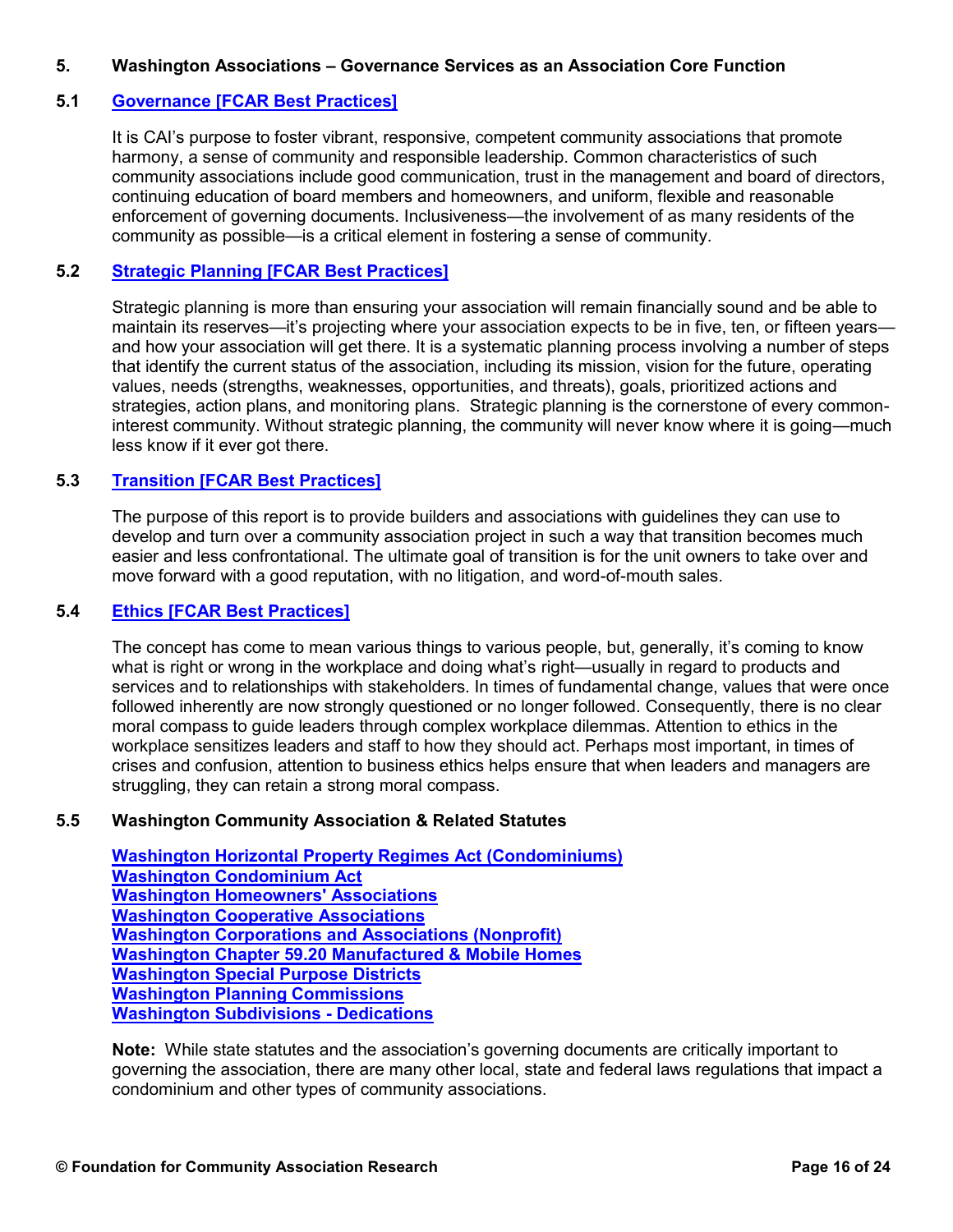#### **[Community Association Ombudsman Programs by State](http://www.caionline.org/govt/Pages/CommunityAssociationOmbudsmanProgramsbyState2.aspx)**

[Not all states have an Ombudsman]

See #5.5 and #5.6 next and see **[Census 2012 of All State Governments](http://www2.census.gov/govs/cog/2012isd.pdf)**

Also, see **[Chronological History of Federal Involvement in Community Associations](http://www.cairf.org/research/factbook/federal_involvement.pdf)**.

#### **5.6 Washington Community Association Volunteer Immunity**

WASH. REV. CODE ANN. § 4.24.264 WASH. REV. CODE ANN. § 4.24.670

For more detailed information on volunteer immunity for association leaders and volunteers, see this comprehensive publication entitled **[Voluntary Immunity in Community Associations](https://cai.caionline.org/eweb/DynamicPage.aspx?site=CAI&WebCode=storeItemDetail&parentKey=610011e5-01c8-4e88-b748-192f1d693e31)** Volunteer directors and officers who serve on their boards face the potential for personal liability in serving the association. Although all states provide some form of immunity from liability for volunteers, the number of suits being filed each year against both community associations and their boards is increasing. The protections offered by states vary widely, and prudent board members need to consider them when formulating policy and participating in a community association. Volunteer Immunity offers a summary of volunteer immunity according to the federal Volunteer Protection Act and each state's volunteer immunity statutes and explanations of how the statutes apply to community associations and their volunteer officers and directors. Includes a chart of volunteer immunity by state.

#### **5.7 Washington Standard of Care for Community Association Directors & Officers**

WASH. REV. CODE § 24.03.127. WASH. REV. CODE § 64.34.020. WASH. REV. CODE § 64.38.010. WASH. REV. CODE § 64.38.025.

Community association directors and officers need to understand the duties they owe to their association and fellow owners, the nature of those duties, and the liability performing those duties may bring. How much a volunteer leader knows about his or her state's standard of care can be the difference between liability and immunity. *Standards of Care* provides a survey of each state's standard of care for community association directors and officers, a brief description of the standards by which they must perform their duties and recommendations for complying with their state's standard of care. Also includes a discussion of notable trends in state legislation, how the standard of care may evolve and a chart of the standard of care by state. For more detailed information on standards of care for association directors and officers, see this comprehensive publication entitled **[Standards of Care in](https://cai.caionline.org/eweb/DynamicPage.aspx?site=CAI&WebCode=storeItemDetail&parentKey=e7ce02f1-646c-472d-bde9-1d709e72c7af)  [Community Associations](https://cai.caionline.org/eweb/DynamicPage.aspx?site=CAI&WebCode=storeItemDetail&parentKey=e7ce02f1-646c-472d-bde9-1d709e72c7af)**

- **5.8 [Washington Community Association Deed Based Transfer Bans](http://www.caionline.org/govt/Pages/Deed-BasedTransferFeeBansbyState2.aspx)**
- **5.9 [Washington Community Association Clothesline Ban](http://www.caionline.org/govt/Pages/Clothesline.aspx)**
- **5.10 [Washington Community Association Ombudsman Programs](http://www.caionline.org/govt/Pages/CommunityAssociationOmbudsmanProgramsbyState2.aspx)**
- **5.11 [Washington Community Association Solar Rights and Easements](http://www.caionline.org/govt/Pages/SolarRightsandEasementsbyState.aspx)**
- **5.12 [College of Community Association Lawyers \(CCAL\) State Pages](http://www.caionline.org/career/designations/ccal/Pages/CCALStateFAQs.aspx)** [See selected states]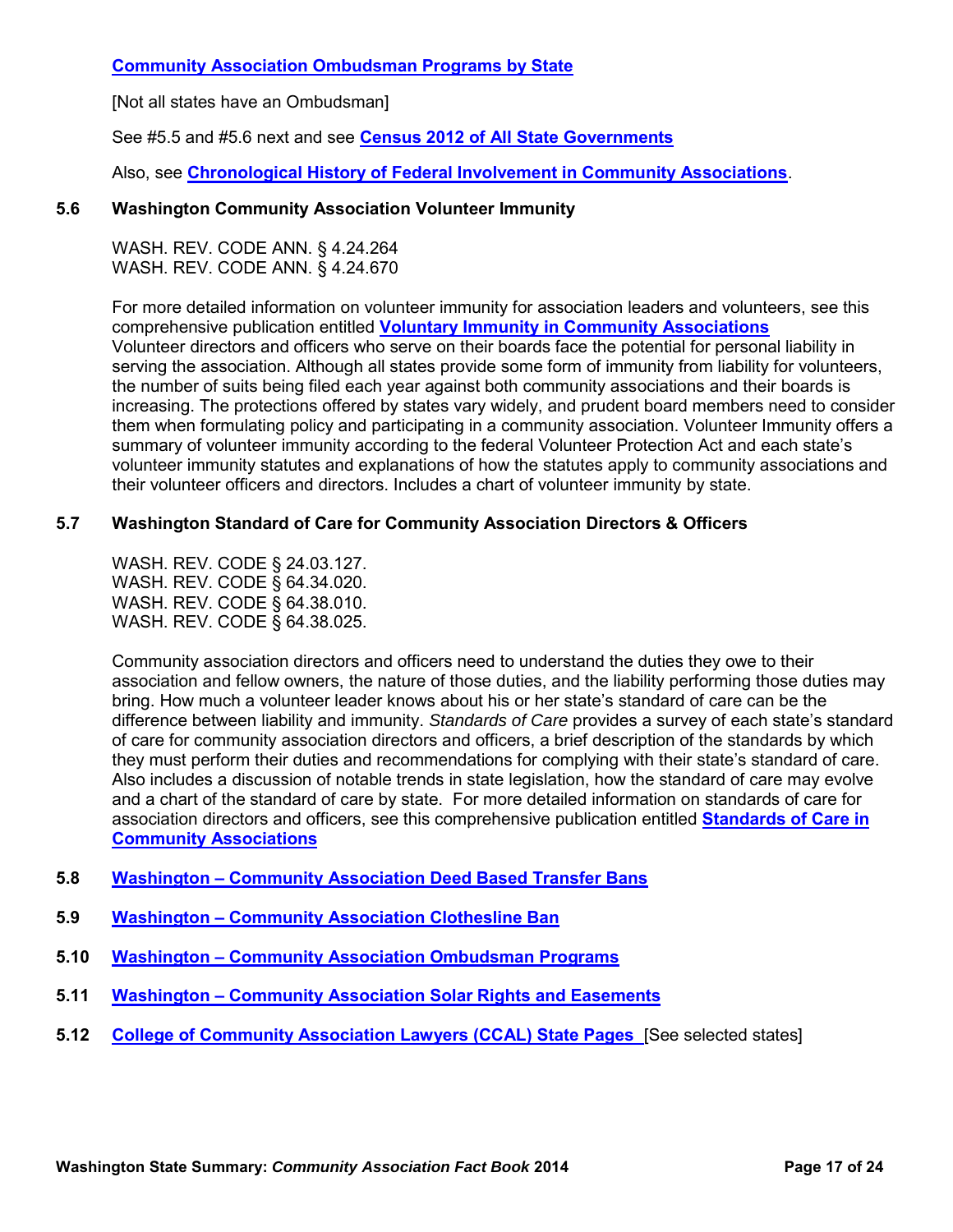- **6. Washington Associations Business Services as an Association Core Function**
- **6.1 Condominium Insurance Requirements: Washington**

| <b>CODE SECTION</b> | <b>PROPERTY</b><br><b>INSURANCE</b><br>(Minimum Coverage<br><b>Required)</b> | <b>PROPERTY COVERED</b>                                                                                                                    | <b>PERILS</b> |
|---------------------|------------------------------------------------------------------------------|--------------------------------------------------------------------------------------------------------------------------------------------|---------------|
| RCWA 64.34.352      | 80% ACV after<br>application of deductible                                   | Property insurance which<br>may include equipment,<br>betterments and<br>improvements in a unit<br>installed by Declarant or<br>Unit Owner | All Risk      |

| <b>DEDUCTIBLE</b> | <b>LIABILITY</b><br>(Minimum Coverage<br><b>Required)</b> | <b>FIDELITY / CRIME</b><br><b>INSURANCE</b> | <b>DIRECTORS &amp;</b><br><b>OFFICERS (D&amp;O)</b><br><b>INSURANCE</b> |
|-------------------|-----------------------------------------------------------|---------------------------------------------|-------------------------------------------------------------------------|
| N/A               | As provided in<br><b>Declaration</b>                      | N/A                                         | N/A                                                                     |

See the list of *Fact Book* Contributors for more source information.

Note:

- 1. ACV means Actual Cash Value which typically is defined as insurable replacement cost less accumulated depreciation. In nearly all cases, a condominium will obtain RCV or Replacement Cost Value property insurance.
- 2. Fannie Mae, Freddie Mac and FHA have their own insurance requirements for condominiums, cooperatives and planned communities. Since many residential mortgage lenders underwrite to their guidelines, the requirements of any given state may not meet those requirements.
- 3. **See [50 State Condominium Insurance Survey](http://www.cairf.org/research/factbook/condo_insurance.pdf)**
- 4. While all states have Workers Compensation legislation, some states have Workers Compensation requirements that directly apply to community associations whether the association has employees or not.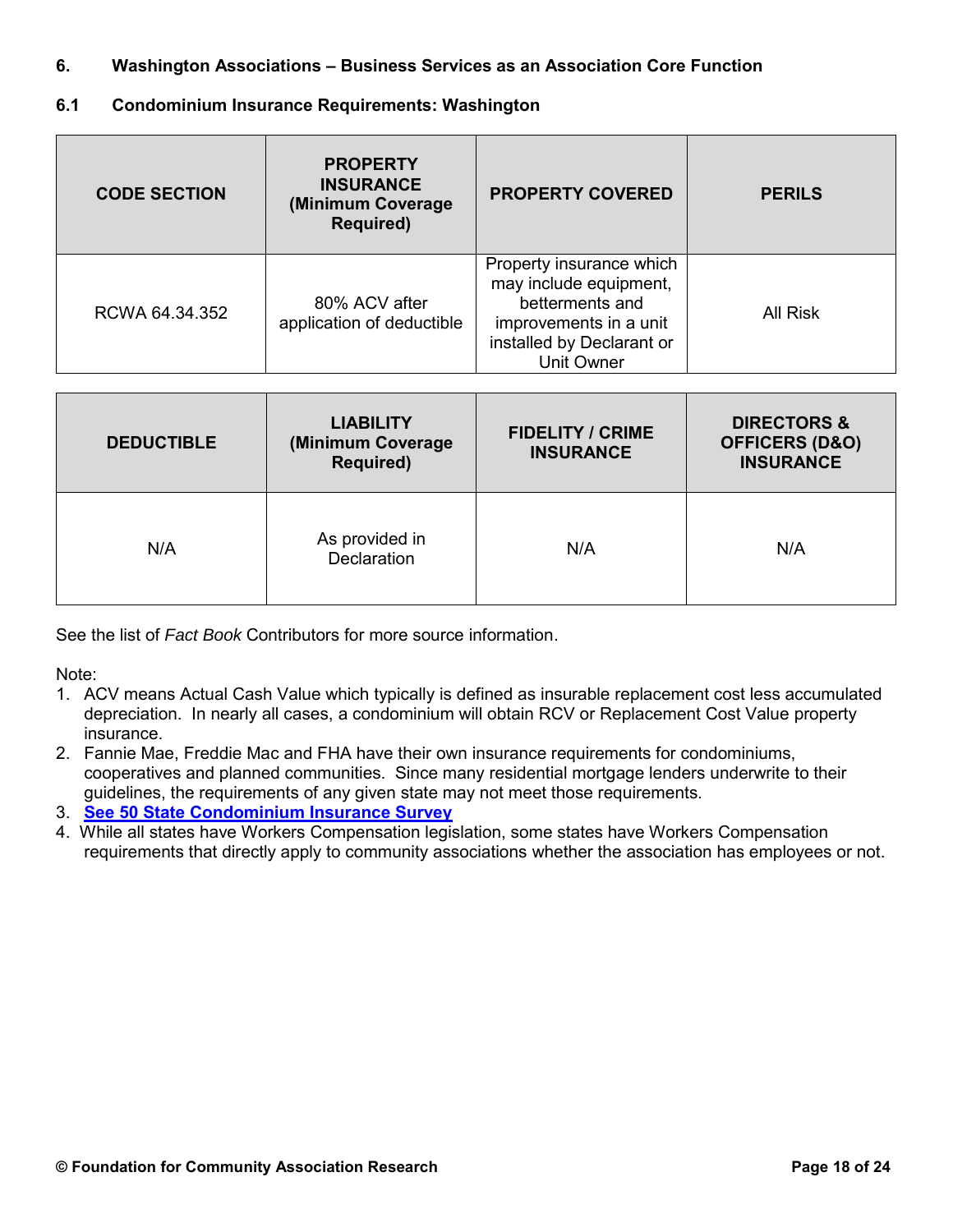#### **6.2 NFIP Flood Insurance – Condominiums: Washington**

**(1) FEMA - National Flood Insurance Program (NFIP) Claims: Residential Condominium Building Association Policies (RCBAPs) as of 01-31-2015** 

| <b>State</b> | <b>RCBAP</b><br><b>Number of</b><br><b>Claims</b> | <b>RCBAP</b><br><b>Percent of</b><br><b>All Claims</b> | <b>RCBAP</b><br><b>Total Paid All Claims</b> | <b>RCBAP</b><br><b>Percent of All</b><br><b>Paid Claims</b> |
|--------------|---------------------------------------------------|--------------------------------------------------------|----------------------------------------------|-------------------------------------------------------------|
| Washington   | 47                                                | 0.3%                                                   | \$569,919.70                                 | $0.0\%$                                                     |

| <b>Non-RCBAP</b><br><b>Flood Claims:</b><br><b>Condo Type</b> | <b>Non-RCBAP</b><br><b>Number of</b><br><b>Claims</b> | <b>Non-RCBAP</b><br><b>Percent of</b><br><b>All Claims</b> | <b>Non-RCBAP</b><br><b>Total Paid All Claims</b> | <b>Non-RCBAP</b><br><b>Percent of All</b><br><b>Paid Claims</b> |
|---------------------------------------------------------------|-------------------------------------------------------|------------------------------------------------------------|--------------------------------------------------|-----------------------------------------------------------------|
| <b>Condominium Association</b>                                | 3                                                     | 0.00%                                                      | \$35,715.97                                      | 0.00%                                                           |
| <b>Condominium Master Policy</b>                              |                                                       |                                                            |                                                  |                                                                 |
| (No Longer Issued)                                            | $\overline{2}$                                        | $0.00\%$                                                   | \$16,949.26                                      | 0.00%                                                           |
| Individual Condo Unit Insured                                 |                                                       |                                                            |                                                  |                                                                 |
| By Unit Owner Or By Assn                                      | 23                                                    | $0.00\%$                                                   | \$147,866.62                                     | $0.00\%$                                                        |
| Not A Condominium                                             | 10,456                                                | 0.65%                                                      | \$246,637,483.68                                 | 0.50%                                                           |
| Townhouse/Rowhouse Condo                                      |                                                       |                                                            |                                                  |                                                                 |
| Unit - Preferred Risk Pol                                     |                                                       | $0.00\%$                                                   | \$6,625.62                                       | 0.00%                                                           |
| Unknown                                                       |                                                       | 0.00%                                                      | \$6,341.63                                       | $0.00\%$                                                        |

| <b>Preferred Risk</b><br><b>Flood Claims:</b><br><b>Condo Type</b> | <b>Preferred Risk</b><br><b>Number of</b><br><b>Claims</b> | <b>Preferred</b><br><b>Risk</b><br><b>Percent of</b><br><b>All Claims</b> | <b>Preferred Risk</b><br><b>Total Paid All Claims</b> | <b>Preferred</b><br><b>Risk</b><br><b>Percent of All</b><br><b>Paid Claims</b> |  |
|--------------------------------------------------------------------|------------------------------------------------------------|---------------------------------------------------------------------------|-------------------------------------------------------|--------------------------------------------------------------------------------|--|
| Individual Condo Unit Insured                                      |                                                            |                                                                           |                                                       |                                                                                |  |
| By Unit Owner Or By Assn                                           | 4                                                          | $0.00\%$                                                                  | \$36,607.84                                           | $0.00\%$                                                                       |  |
| Not A Condominium                                                  | 995                                                        | 0.59%                                                                     | \$24,955,176.94                                       | 0.40%                                                                          |  |
| Townhouse/Rowhouse Condo                                           |                                                            |                                                                           |                                                       |                                                                                |  |
| Unit - Preferred Risk Pol                                          |                                                            | $0.00\%$                                                                  | \$6,625.62                                            | $0.00\%$                                                                       |  |

#### **(2) FEMA- RCBAP and Other Flood Insurance Policies & Premiums as of 01-31-2015 – Next Page**

#### **[RCBAP: Residential Condominium Building Association Policy](http://www.fema.gov/media-library/assets/documents/18108?id=4097)**

Note: The RCBAP is written on a building by building basis only for buildings in a Special Flood Hazard Area (SFHA). If a condominium association has five buildings, but only one is in a SFHA, then the association only needs to obtain one RCBAP. The one building might have six units that would be insured in the RCBAP.

Note: Flood insurance offered by FEMA through the National Flood Insurance Program (NFIP) was subject to substantial changes in the **[Biggert-Waters Flood Reform Act of 2012](http://www.philadelphiafed.org/bank-resources/publications/consumer-compliance-outlook/2012/third-quarter/Biggert-Waters%20Act.pdf)**. Not all of the changes have been enacted. See also the **[Homeowner Flood Insurance Affordability Act of 2014](https://www.fema.gov/media-library/assets/documents/93074)**.

For assistance regarding FEMA flood insurance see the newly created **[Flood Insurance Advocate](https://www.fema.gov/flood-insurance-reform-flood-insurance-advocate)**.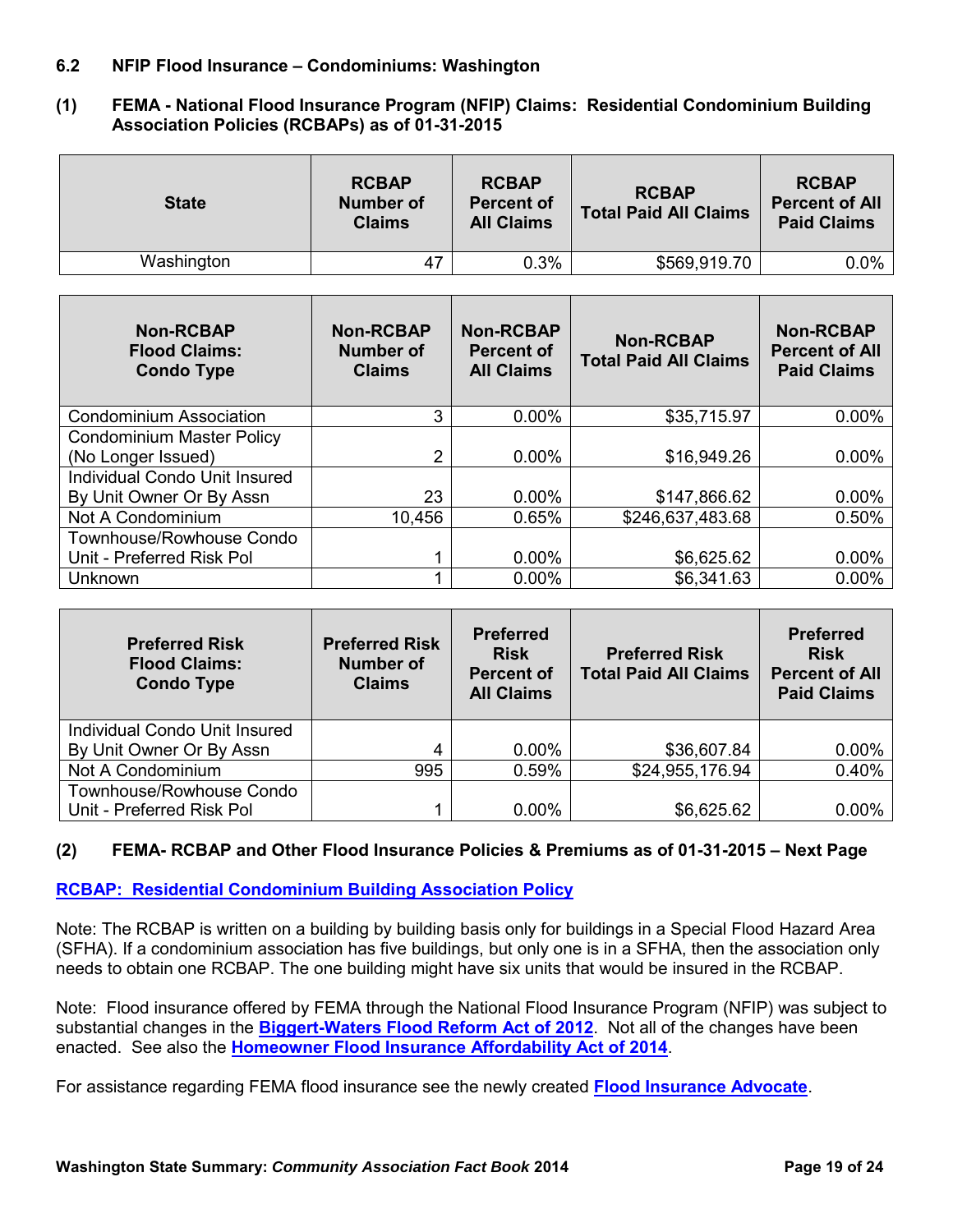#### **National Flood Insurance Program (NFIP): Washington FEMA: RCBAP and Other Flood Insurance Policies and Premiums as of 01-31-2015**

**CIF:** "Contracts in Force" this represents a "property" which may have multiple NFIP policies.

**PIF:** "Policies in Force" this represents the actual policies for all of the contracts.

|                                              |            |            |                |                    | <b>Percent</b>  | <b>Percent</b> | <b>Percent</b>   |
|----------------------------------------------|------------|------------|----------------|--------------------|-----------------|----------------|------------------|
|                                              |            |            | <b>Total</b>   | <b>Total Flood</b> | of All          | of All         | of All           |
|                                              | <b>CIF</b> | <b>PIF</b> | <b>Premium</b> | <b>Insurance</b>   | <b>Policies</b> | Premium        | <b>Insurance</b> |
| <b>RCBAP Subsidized</b>                      |            |            |                |                    |                 |                |                  |
| <b>RCBAP</b>                                 | 9          | 114        | \$94,406       | \$25,252,000       | 0.08%           | 0.11%          | 0.11%            |
|                                              |            |            |                |                    |                 |                |                  |
| <b>RCBAP Non-Subsidized</b>                  |            |            |                |                    |                 |                |                  |
| <b>RCBAP</b>                                 | 426        | 2,022      | \$729,847      | \$366,061,700      | 0.23%           | 0.34%          | 0.21%            |
|                                              |            |            |                |                    |                 |                |                  |
| <b>Non-RCBAP Subsidized Condo Type</b>       |            |            |                |                    |                 |                |                  |
| Individual Condominium Unit Insured By Unit  |            |            |                |                    |                 |                |                  |
| Owner Or By An Association                   | 40         | 40         | \$40,550       | \$4,725,500        | 0.01%           | 0.00%          | 0.00%            |
| Not A Condominium                            | 11,750     | 11,750     | \$17,037,197   | \$1,994,914,600    | 1.48%           | 1.29%          | 1.41%            |
|                                              |            |            |                |                    |                 |                |                  |
| <b>Non-RCBAP Non-Subsidized Condo Type</b>   |            |            |                |                    |                 |                |                  |
| <b>Condominium Association</b>               | 1          |            | \$927          | \$143,000          | 0.00%           | 0.00%          | 0.00%            |
| Individual Condominium Unit Insured By Unit  |            |            |                |                    |                 |                |                  |
| Owner Or By An Association                   | 617        | 617        | \$222,074      | \$106,365,600      | 0.02%           | 0.01%          | 0.01%            |
| Not A Condominium                            | 27,993     | 27,993     | \$18,488,032   | \$7,667,117,700    | 0.82%           | 0.88%          | 0.82%            |
|                                              |            |            |                |                    |                 |                |                  |
| <b>Preferred Rate Program Non-Subsidized</b> |            |            |                |                    |                 |                |                  |
| <b>Condo Type</b>                            |            |            |                |                    |                 |                |                  |
| Individual Condominium Unit Insured By Unit  |            |            |                |                    |                 |                |                  |
| Owner Or By An Association                   | 452        | 452        | \$141,872      | \$83,997,000       | 0.03%           | 0.02%          | 0.02%            |
| Not A Condominium                            | 14,181     | 14,181     | \$6,804,488    | \$4,309,772,000    | 0.80%           | 0.89%          | 0.83%            |

See **[Condominium RCBAP Claims](http://www.cairf.org/research/factbook/rcbap_claims.xlsx)** and see **[Condominium RCBAP Premiums](http://www.cairf.org/research/factbook/rcbap_premiums.xlsx)** for all states.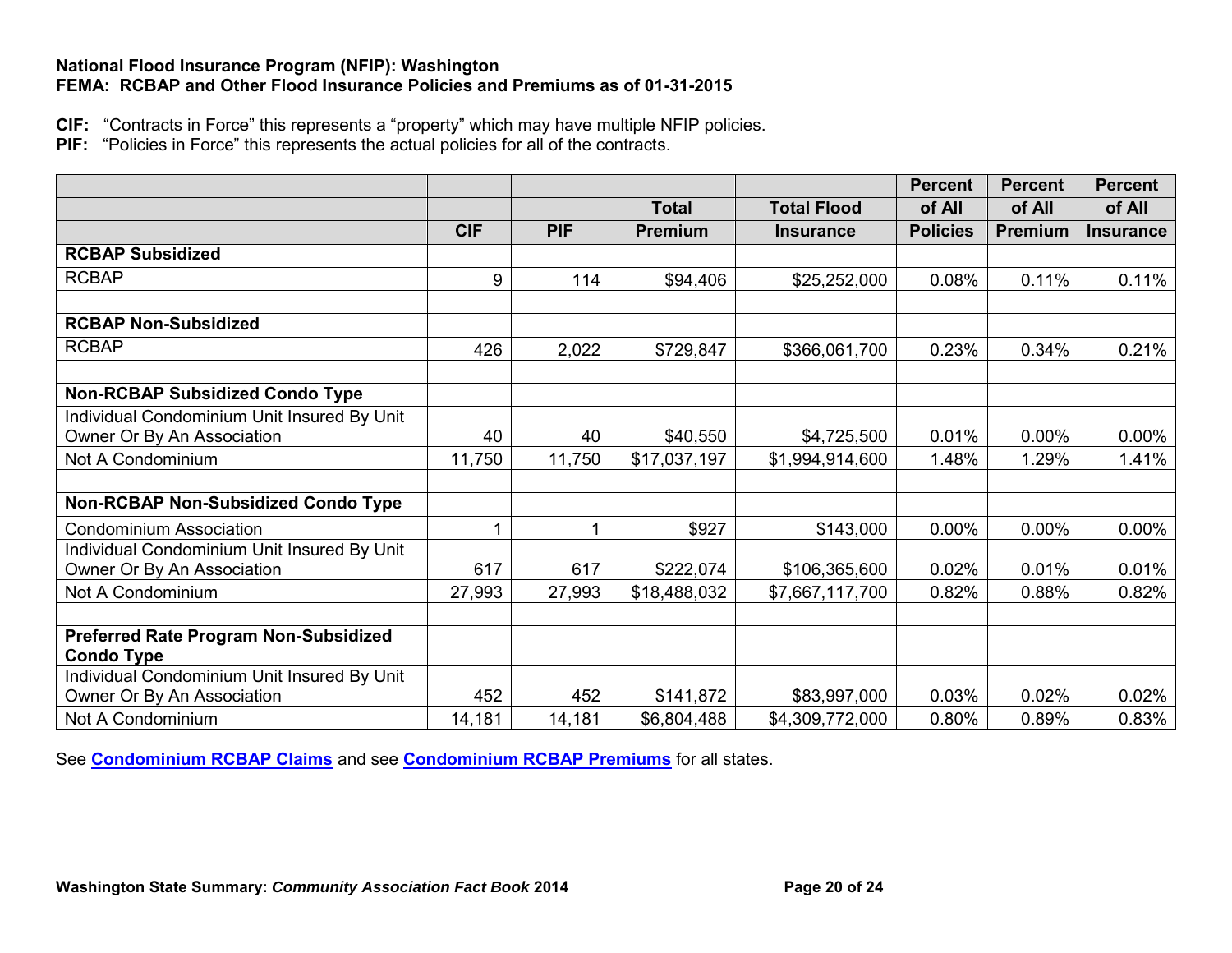See the list of *Fact Book* Contributors for more source information.

**[NFIP Policies in Force by Occupancy Type](https://www.fema.gov/policies-force-occupancy-type)**



| <b>OCCUPANCY TYPE</b>    | <b>POLICIES IN FORCE</b> |  |  |  |
|--------------------------|--------------------------|--|--|--|
| Single Family Home       | 3,606,613                |  |  |  |
| 2 to 4 Family            | 166,785                  |  |  |  |
| <b>Condominium Units</b> | 1,038,837                |  |  |  |
| <b>Other Residential</b> | 157,683                  |  |  |  |
| Non-Residential          | 290,519                  |  |  |  |
| Unknown Occupancy        |                          |  |  |  |
|                          |                          |  |  |  |
| <b>All Policies</b>      | 5,260,438                |  |  |  |
|                          |                          |  |  |  |

For additional information see the **[FEMA Policy & Claims Statistics for Flood Insurance](https://www.fema.gov/policy-claim-statistics-flood-insurance/policy-claim-statistics-flood-insurance/policy-claim-13)** and for more detailed flood statistics from FEMA see **[NFIP BureauNet](http://bsa.nfipstat.fema.gov/reports/reports.html)**.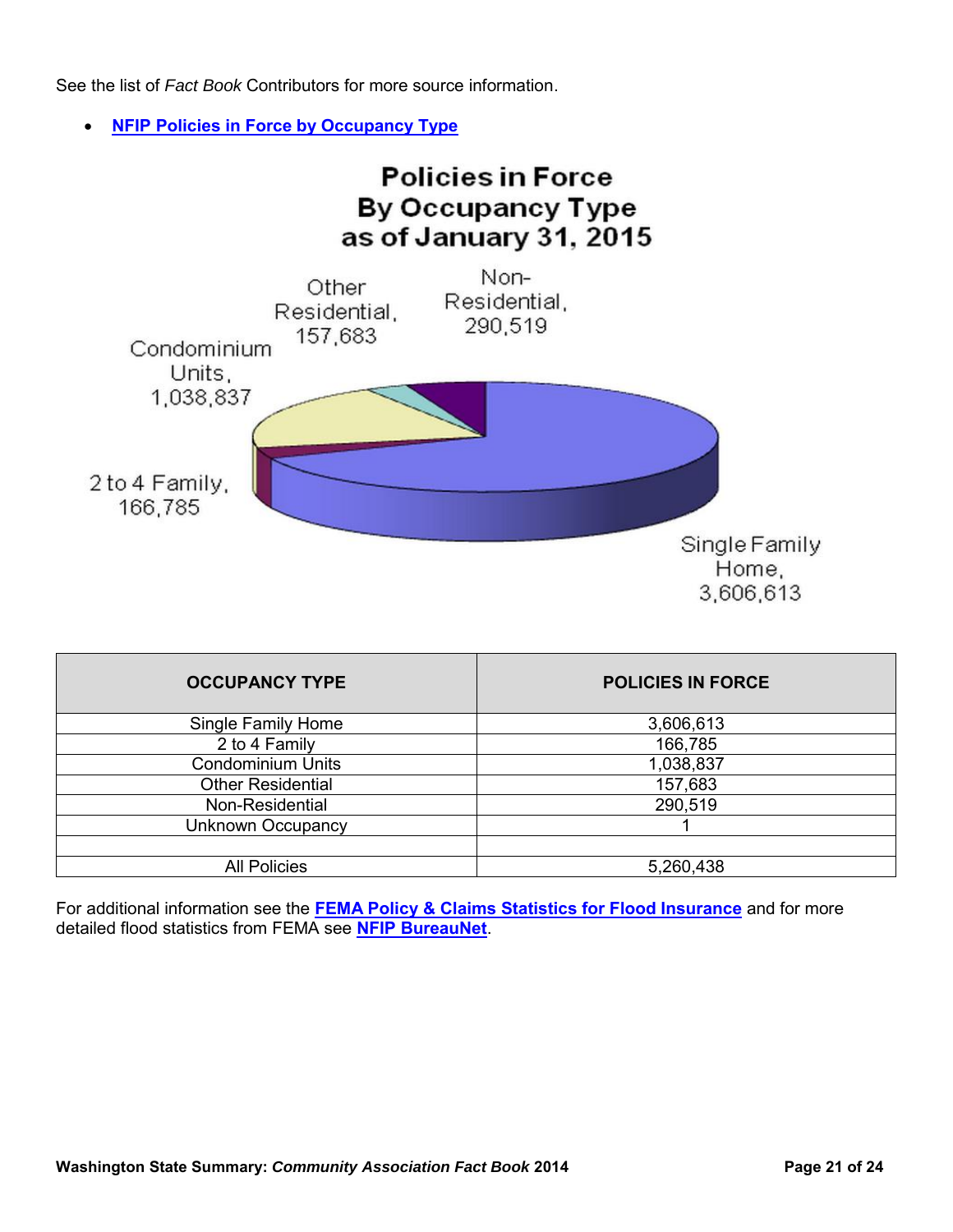#### **6.3 [Washington Lien Priority](http://www.caionline.org/govt/advocacy/Pages/AssessmentPriorityLienStatutesbyState.aspx)**

§ 64.34.364. Lien for assessments, (1) The association has a lien on a unit for any unpaid assessments levied against a unit from the time the assessment is due. (2) A lien under this section shall be prior to all other liens and encumbrances on a unit except: (a) Liens and encumbrances recorded before the recording of the declaration; (b) a mortgage on the unit recorded before the date on which the assessment sought to be enforced became delinquent; and (c) liens for real property taxes and other governmental assessments or charges against the unit. A lien under this section is not subject to the provisions of chapter 6.13 RCW.

**[Review a National Matrix of Association "Super-Priority" Lien Legislation](http://www.cairf.org/research/factbook/lien_priority_matrix.pdf) [UCIOA – Official Comments on Association Lien Priority, Section 3-116](http://www.cairf.org/research/factbook/lien_priority_section_3116.pdf) [Selected Case Law on Association Lien Priority](http://www.cairf.org/research/factbook/lien_priority_cases.pdf)**

#### **6.4 [Washington Reserve Fund Requirements](http://www.cairf.org/research/factbook/state_reserve_fund_laws.pdf)**

Unit owners associations may adopt and amend budgets for revenues, expenditures, and reserves and collect assessments for common expenses from unit owners, and establish and administer a reserve account and prepare a reserve study. Section 64.34.304 and 64.38.020. The decisions relating to the preparation and updating of a reserve study must be made by the board of directors of the association in the exercise of the reasonable discretion of the board. Such decisions must include whether a reserve study will be prepared or updated, and whether the assistance of a reserve study professional will be utilized. Section 64.34.388. Associations are encouraged to establish a reserve account to fund major maintenance, repair, and replacement of common elements, including limited common elements that will require major maintenance, repair, or replacement within 30 years.

See Appendix 2 in **[Community Association Fact Book 2014](http://www.cairf.org/research/factbook/default.aspx)** for Community Association Financial Management Compared to Other Entities.

#### **6.5 [Community Association Insurance](http://www.caionline.org/info/readingroom/Pages/Insurance.aspx)**

Commercial insurance is one of the most important components of a community association's risk management program. To help managers and boards fully understand insurance issues, this guide will explore three key areas:

- o Insurance terminology, in terms of coverages, policies, and practices
- o Association exposures to loss and insurance coverages
- o Risk management and the association insurance industry

#### **6.6 [Community Association Risk Management](http://www.caionline.org/info/readingroom/Pages/RiskManagement.aspx)**

Risk management is the process of making and carrying out decisions that minimize the adverse effects of accidental losses. It involves five steps:

- 1. Identifying exposures to loss
- 2. Examining alternative techniques
- 3. Selecting the best techniques
- 4. Implementing the chosen techniques
- 5. Monitoring and improving the risk management program

This guide will examine each phase of the risk management process. It also will help board members and managers identify risks and implement a plan that will safeguard association assets.

#### **6.7 [Preventing Fraud and Embezzlement](http://www.caionline.org/info/help/Documents/Preventing%20Fraud%20and%20Embezzlement.pdf)**

Community association boards should consider implementing the following ten practices and procedures to safeguard association funds.

#### **© Foundation for Community Association Research Page 22 of 24**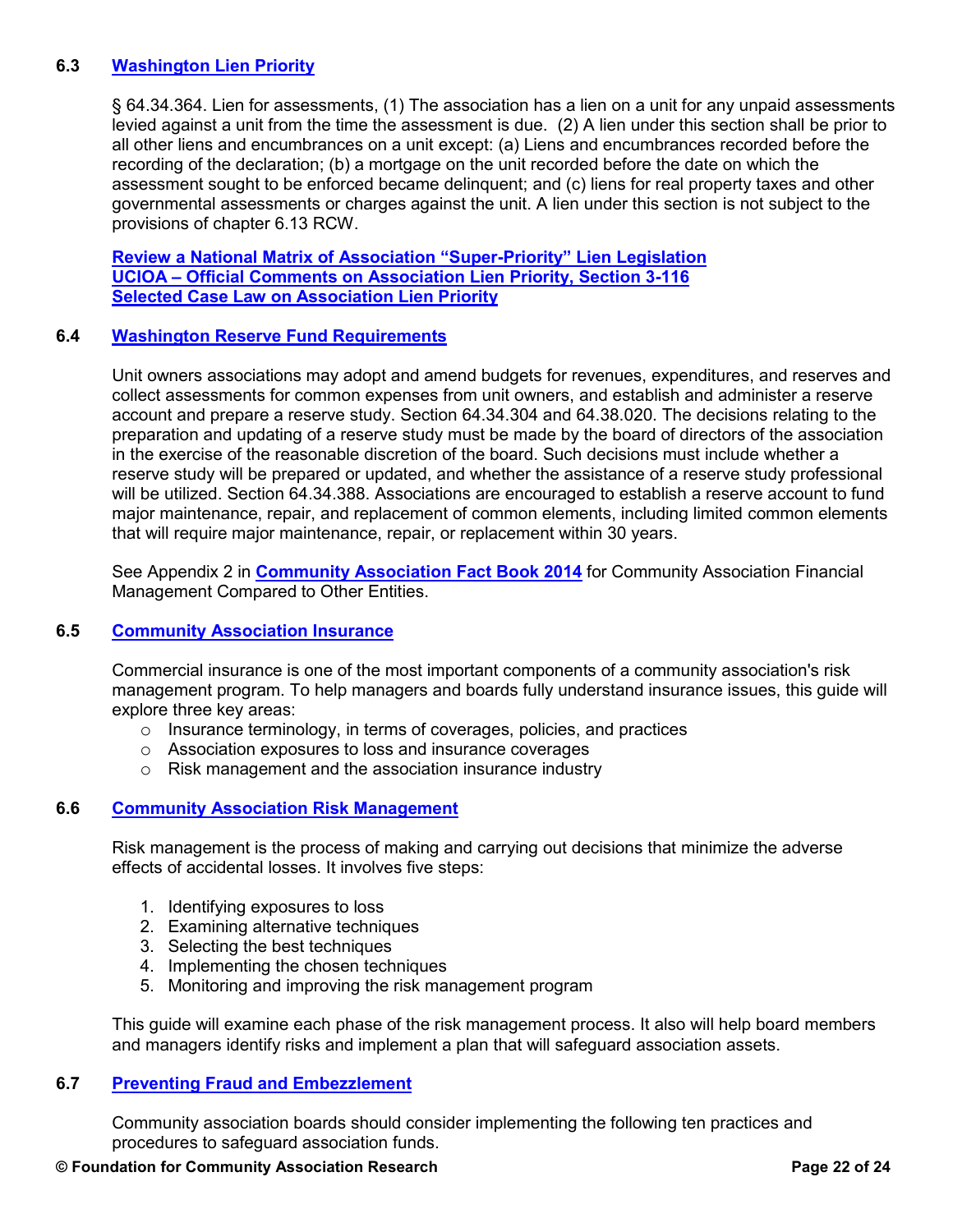#### **6.8 [Energy Efficiency \[FCAR Best Practices\]](http://www.cairf.org/research/bpefficiency.pdf)**

CAI and the Department of Energy (DOE) are dedicated to educating the community association industry—and the significant portion of the U.S. population it represents—on the many ways to increase the energy efficiency of their homes and thereby reduce both energy consumption and costs.

#### **6.9 [Financial Operations \[FCAR Best Practices\]](http://www.cairf.org/research/bpfinancial.pdf)**

The board of directors, particularly the treasurer, is ultimately responsible for association's funds and may not abdicate their fiduciary responsibility. Given the reality that community association boards are made up of diverse individuals with varied degrees of financial knowledge, below are basic guidelines that should be followed to ensure sound financial operations.

#### **6.10 [Green Communities \[FCAR Best Practices\]](http://www.cairf.org/research/bpgreen.pdf)**

This report explores "greenness" in communities, in their varied forms. It considers the concept of sustainability through better designs, new technologies and social innovations. Sustainable communities are developed to meet the "needs of the present without compromising the ability of future generations to meet their own needs." They are regenerative, meaning they have "processes that restore, renew or revitalize their own sources of energy and materials, creating sustainable systems that integrate the needs of society with the integrity of nature."

#### **6.11 [Reserve Studies Management \[FCAR Best Practices\]](http://www.cairf.org/research/bprs.pdf)**

There are two components of a reserve study—a physical analysis and a financial analysis. During the physical analysis, a reserve provider evaluates information regarding the physical status and repair/replacement cost of the association's major common area components. To do so, the provider conducts a component inventory, a condition assessment, and life and valuation estimates. A financial analysis assesses only the association's reserve balance or fund status (measured in cash or as percent funded) to determine a recommendation for an appropriate reserve contribution rate (funding plan).

#### **6.12 [Snap Surveys](http://www.cairf.org/research/survey_snap.aspx)**

The Foundation for Community Association Research periodically conducts targeted surveys of key industry groups to produce interesting, intriguing, or newsworthy research.